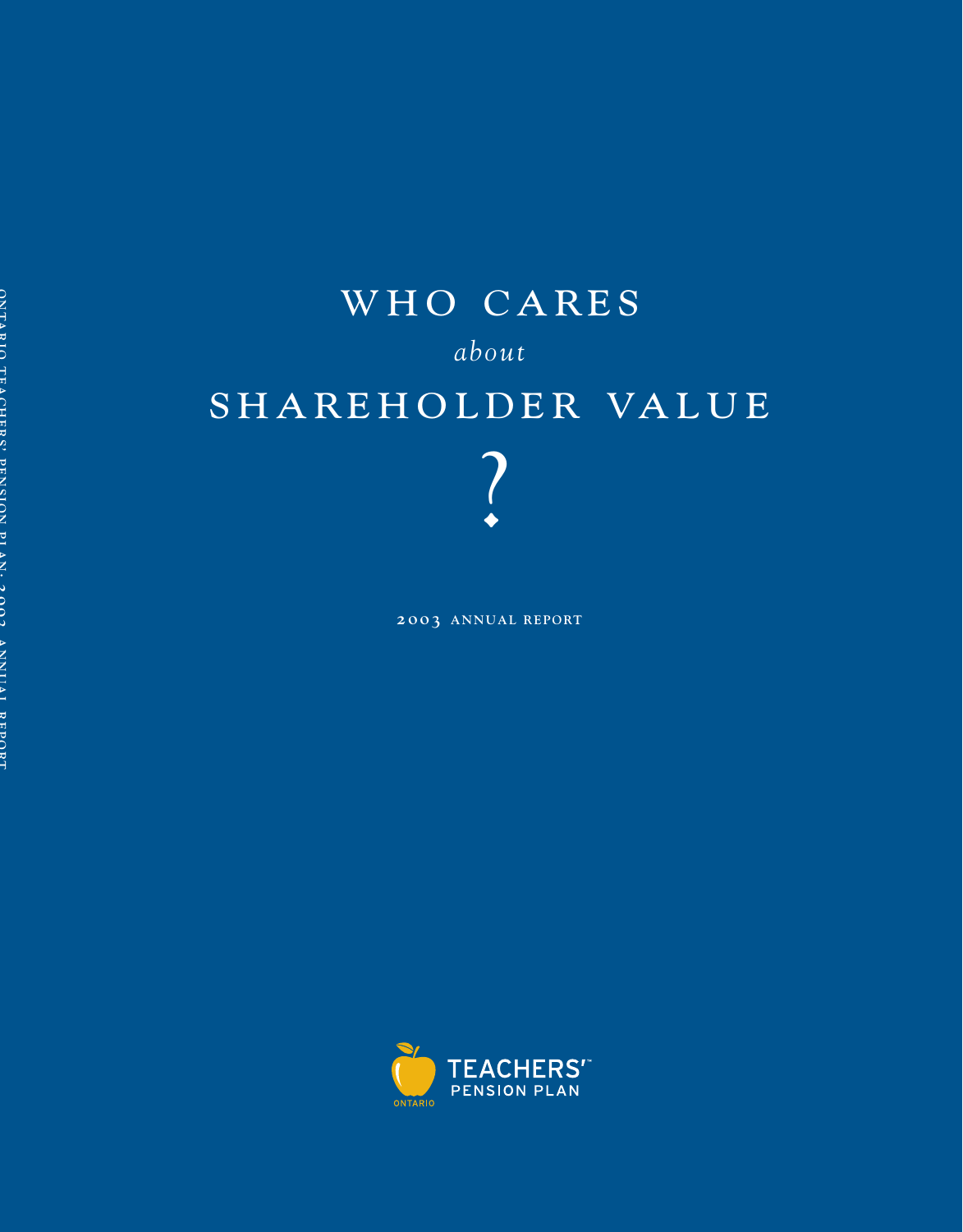# " I do, because it pays my pension."

SHAREHOLDER VALUE IS NOT A PLATITUDE. IT SHOULD DETERMINE how companies are run. It affects the performance of the plan and teachers' pensions. That's why it guides every action we take, because shareholder value counts.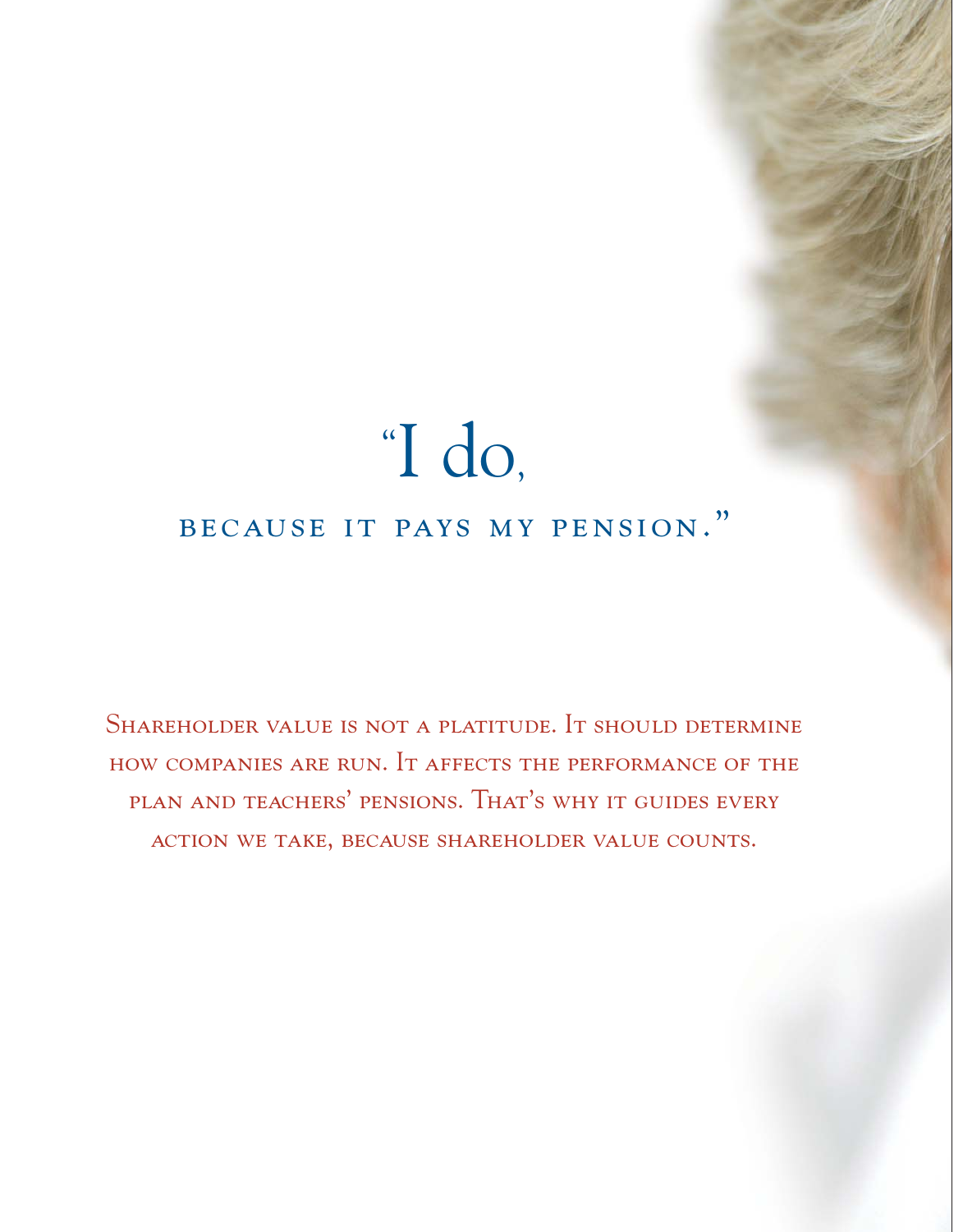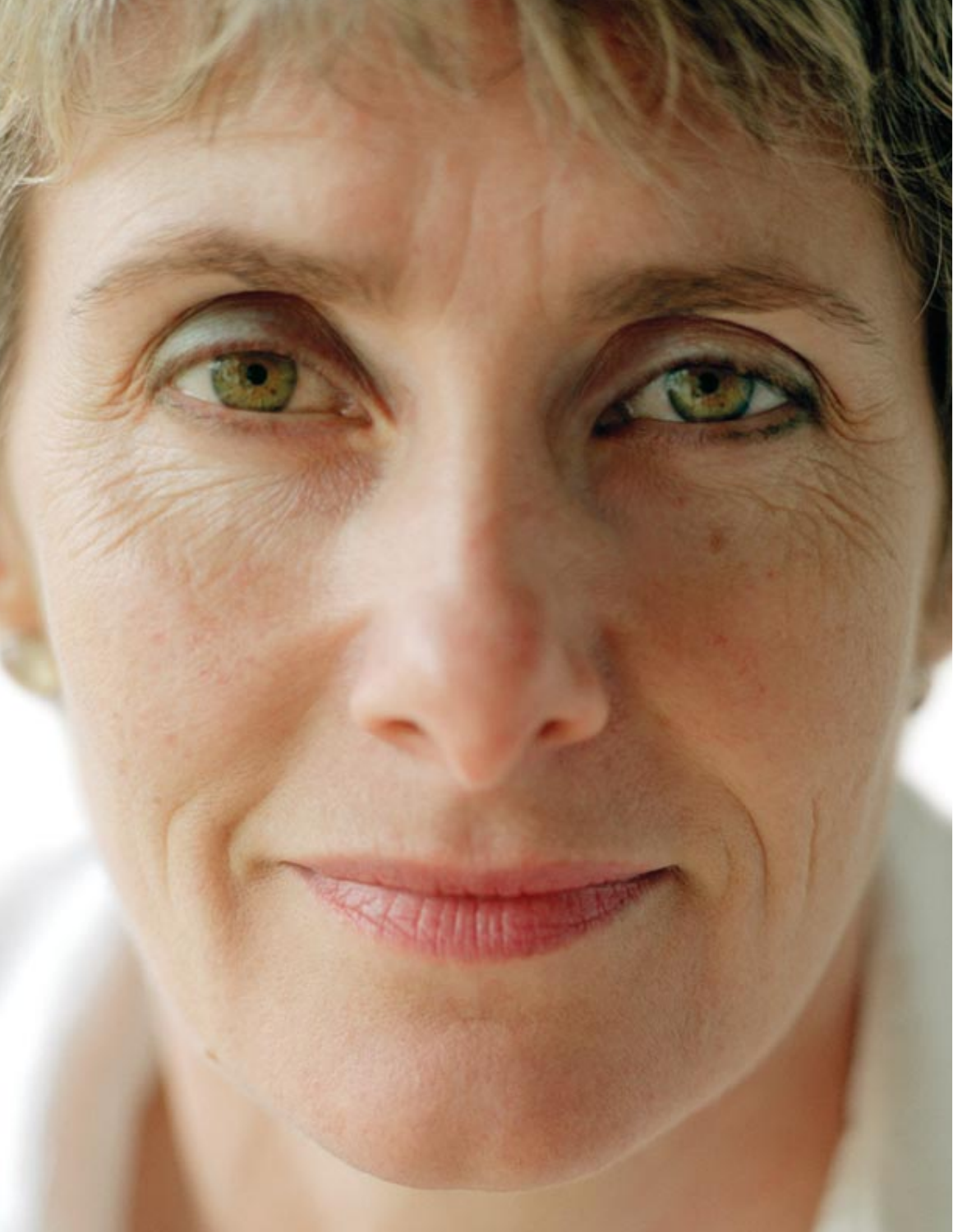# CORPORATE PROFILE

There has been a pension plan for Ontario's teachers since 1917. In 1990, the province established an independent corporation to invest the plan's assets and administer the pensions of the province's 250,000 current and retired teachers.

Today, the Ontario Teachers' Pension Plan is one of the largest plans in Canada with net assets of over \$75 billion at the end of 2003.

The Government of Ontario and Ontario Teachers' Federation, the plan's co-sponsors, are responsible for ensuring the pension plan is fully funded and for setting plan benefit and contribution levels. The plan sponsors also appoint Teachers' board of directors, with equal representation from the two sponsors.

Teachers' 500 employees and the  $1,800$  employees of Cadillac Fairview are responsible for setting and implementing investment strategies for the plan's assets and for delivering immediate, personalized services to members in keeping with the corporation's vision:

# OUTSTANDING SERVICE TODAY, RETIREMENT SECURITY TOMORROW



#### Table *of* Contents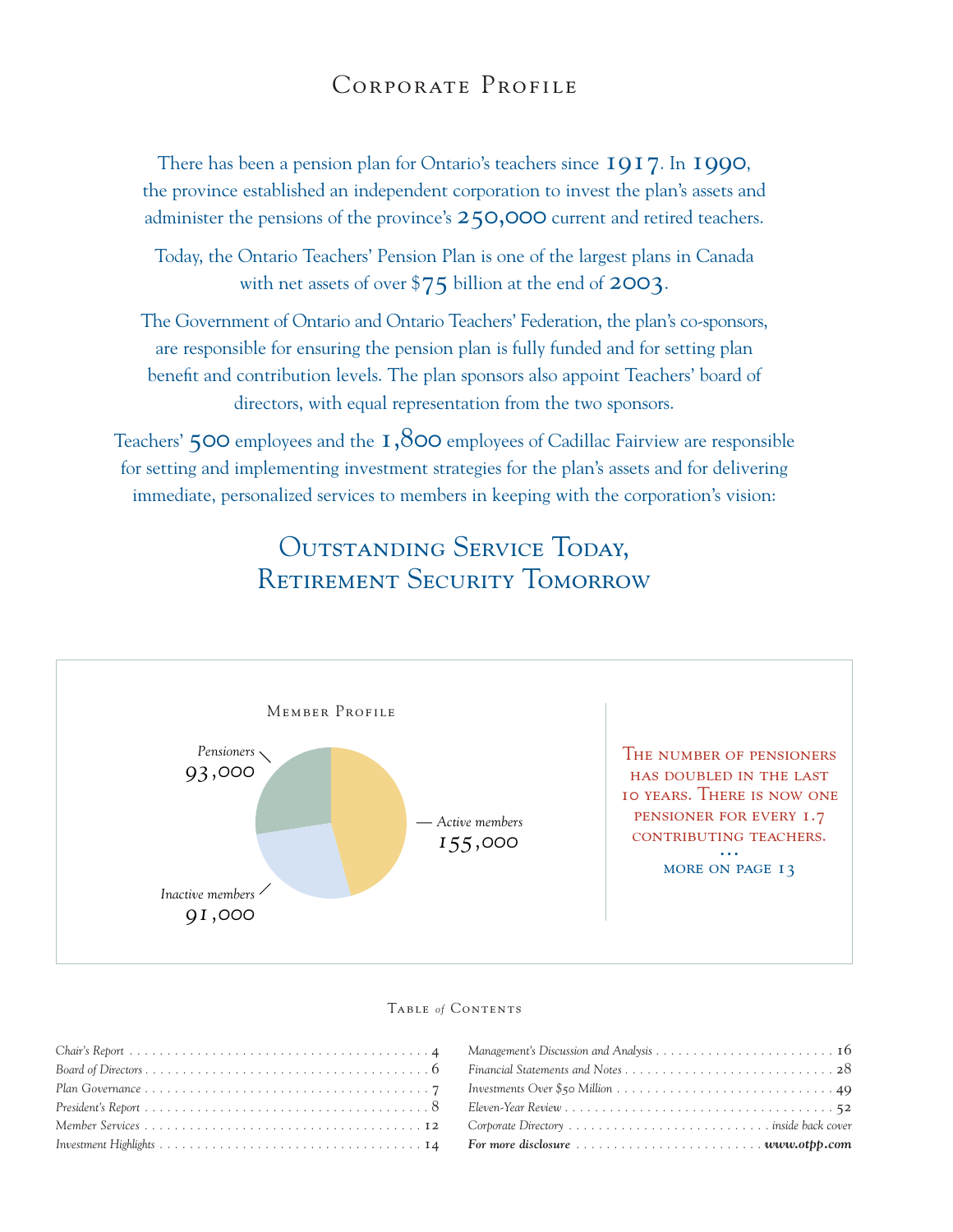# Financial Highlights

| INVESTMENT PERFORMANCE<br>for the year ended December 31 |              |                |                |       |                    |
|----------------------------------------------------------|--------------|----------------|----------------|-------|--------------------|
| Rate of return on investments (%)                        |              |                |                | 2003  | 2002               |
| Annual                                                   |              |                |                | 18.0% | $-2.0\%$           |
| Composite benchmark                                      |              |                |                | 13.5  | $-4.8$             |
| Four-year average                                        |              |                |                | 5.4   | 5.3                |
| Four-year benchmark                                      |              |                |                | 1.9   | 2.8                |
| Average annual<br>compound rates of return (%)           | $I \gamma r$ | $4 \text{ yr}$ | $5 \text{ yr}$ | IO yr | Since<br>inception |
| Our return)                                              | 18.0         | 5.4            | 7.7            | 10.0  | 11.1               |
| Benchmark                                                | 13.5         | 1.9            | 4.8            | 8.5   | 8.5                |
|                                                          |              |                |                |       |                    |



| FINANCIAL OVERVIEW<br>as at December 31 |        |        |  |
|-----------------------------------------|--------|--------|--|
| (\$ billions)                           | 2003   | 2002   |  |
| Net investments                         | \$74.4 | \$65.4 |  |
| Net receivables                         | 1.3    | 0.8    |  |
| Net assets                              | 75.7   | 66.2   |  |
| Smoothing adjustment <sup>1</sup>       | 3.5    | 9.7    |  |
| Actuarially adjusted net assets         | 79.2   | 75.9   |  |
| Cost of future pensions                 | 83.2   | 73.7   |  |
| Surplus (deficit)                       |        | 2.2    |  |

1 *All investment returns except fixed income are smoothed over five years to reduce the impact of market volatility on the plan's net assets (see Note 4). In accordance with accepted actuarial practices, the \$3.5 billion smoothing adjustment consists of net losses to be recognized in future years.*

*All financial results in this report include the net effects of derivatives unless stated otherwise.*





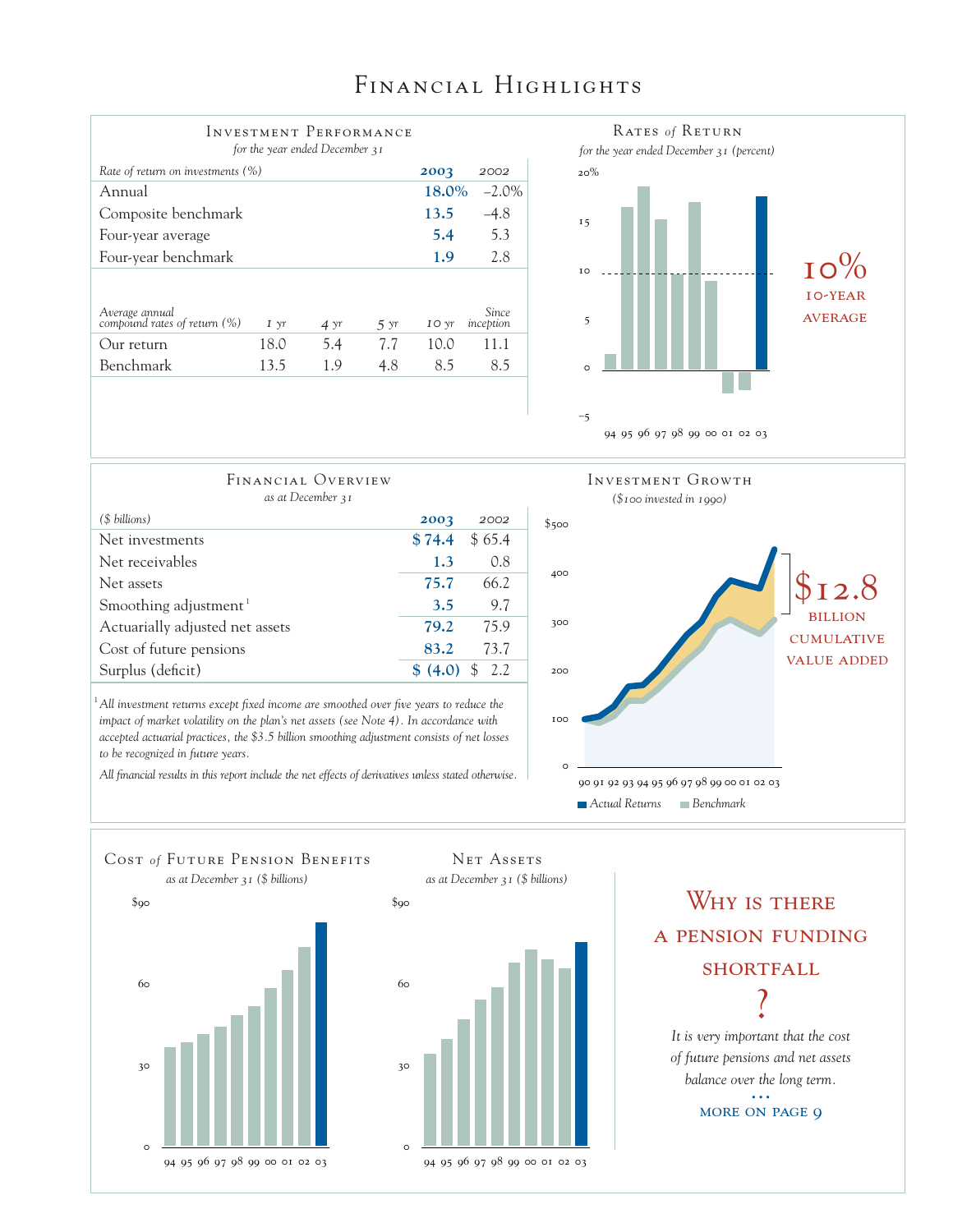

"All members should feel a sense of pride in the fund's investment success through good markets and bad and in the innovative strategies and consistent approach our team has taken to add value."

ROBERT W. KORTHALS

## Chair's Report

Since 1990 when Teachers' began investing, the fund has delivered an annual compound rate of return of 11.1% compared to 8.5% for the composite benchmark, a yardstick that mirrors our asset-mix policy and quantifies the performance of the markets in which we invest.

The fund's investment performance over these many years shows that Teachers' strategies to maximize returns from capital markets have worked.



All members should feel a sense of pride in the fund's investment success through good markets and bad and in the innovative strategies and consistent approach our team has taken to add value by selecting investments that give the fund a better return than the market overall. This success is illustrated most vividly when we consider that 2003 marked the fourth consecutive year that the fund outperformed its benchmark.

#### Investment Performance in Context

The fund's investment performance – in isolation – is very positive. I say 'in isolation' because investment performance alone does not determine the plan's well-being. We need to talk about investment performance because it, along with the delivery of member services, is the responsibility of the board and staff.

The most important measure of the plan's health is not just investment performance. It is the funding valuation, which takes into account investment performance, as well as two factors outside our control: the cost of benefits and the level of contributions. Levels for both of these are set by the Ontario Teachers' Federation (OTF) and the Ontario government, the plan's co-sponsors. The funding valuation is the measure the plan's sponsors and pension regulators use to assess the plan's well-being because it measures the plan's ability to pay pensions to current members not in 2004 but over the next 70 years.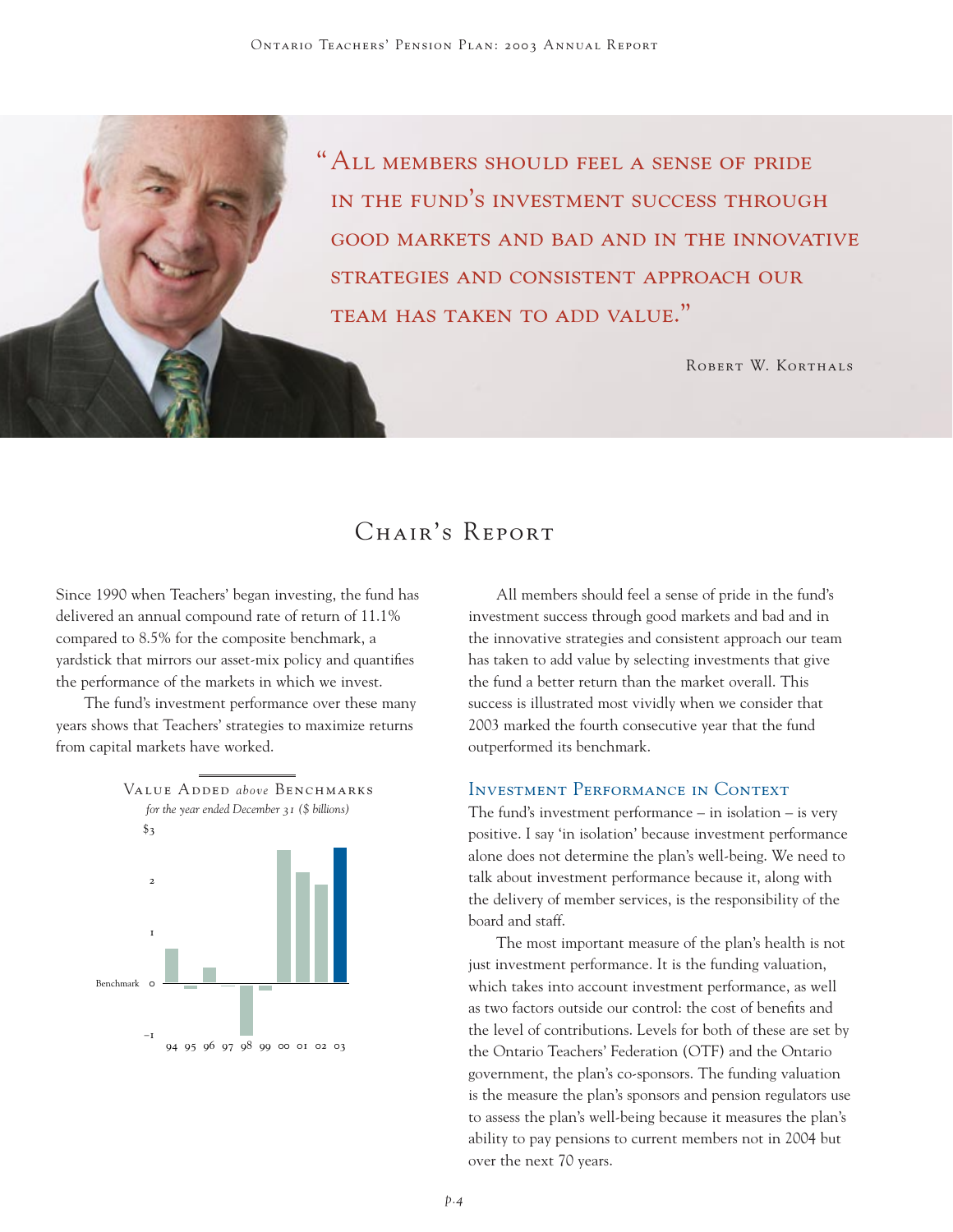#### Funding Valuation

The plan has moved from a surplus to a shortfall of assets compared to the cost of future benefits. An actuarial valuation showed the plan had a funding shortfall of \$6.2 billion on January 1, 2004. This is the first time the plan has experienced a funding shortfall since the pension board was created in 1990.

This shortfall means that the OTF and the Ontario government face a challenge. If the funding shortfall is not eradicated by January 1, 2006 (when a funding valuation must be filed with the regulators), the plan sponsors will have to act to bring the funding position into balance.

Clearly, we hope this is not necessary. But it's not hope that's called for, it's analysis and foresight. Our duty as directors and managers of the fund is to ensure the co-sponsors are given all of the relevant information necessary for the plan sponsors to make timely, informed decisions. The directors have asked management to assist the plan sponsors in their work on this issue.

Claude provides more details on how this shortfall came about starting on page 8. I encourage readers to review his remarks for a better understanding of the current situation.

#### A Front Row Perspective on Governance

The front cover of this annual report asks rhetorically 'who cares about shareholder value?' It's clear that we do and it's for that reason that we are working hard to protect and serve the interests of our members by searching to add value and promoting good corporate governance.

Why do we care so much about corporate governance? Because it affects the long-term performance of the companies in which the fund invests and when practiced effectively, yields better, more transparent disclosure and greater management accountability. I can say this with some authority, since as both a corporate and pension plan director, I have a front-row perspective on governance.

For the same reasons, good governance has a definite role to play internally at Teachers' and the responsibility to provide it resides with the plan's board and co-sponsors. Since I am Chair, the buck stops with me and it's a responsibility I take very seriously. My commitment is to operate a strong board: strong in the sense of director capabilities and integrity, strong with respect to individual independence of mind and ability to work as a team.

An informed board must oversee management. That means challenging before supporting management's strategic direction… motivating staff with fair rewards for superior performance… and making sure the organization does not take undue risks.

We do this to the best of our ability. We are completely independent of management. We challenge Claude and his team. We question. We are well briefed. We have established well-defined, market-driven compensation programs for management, and the board speaks with one voice, despite drawing its membership from two different sponsors. In this way, we are no different than a corporate board that must act in the best interests of not just one shareholder, but all shareholders.

Both the OTF and the government understand the importance of an independent board and have appointed well-qualified directors to the board. The plan has benefited these many years from this and the way my fellow board members work together in an atmosphere of mutual respect.

#### Thank You

It remains a great privilege for me to serve as Chair and to oversee the work of a very fine group of staff – in both investment management and member services.

The board sincerely thanks the plan's employees for another exceptional year and the sponsors and members for their support. We pledge that, as a board, we will continue to apply the best governance possible in 2004.

Yours sincerely,

Robert

ROBERT W. KORTHALS, *Chair*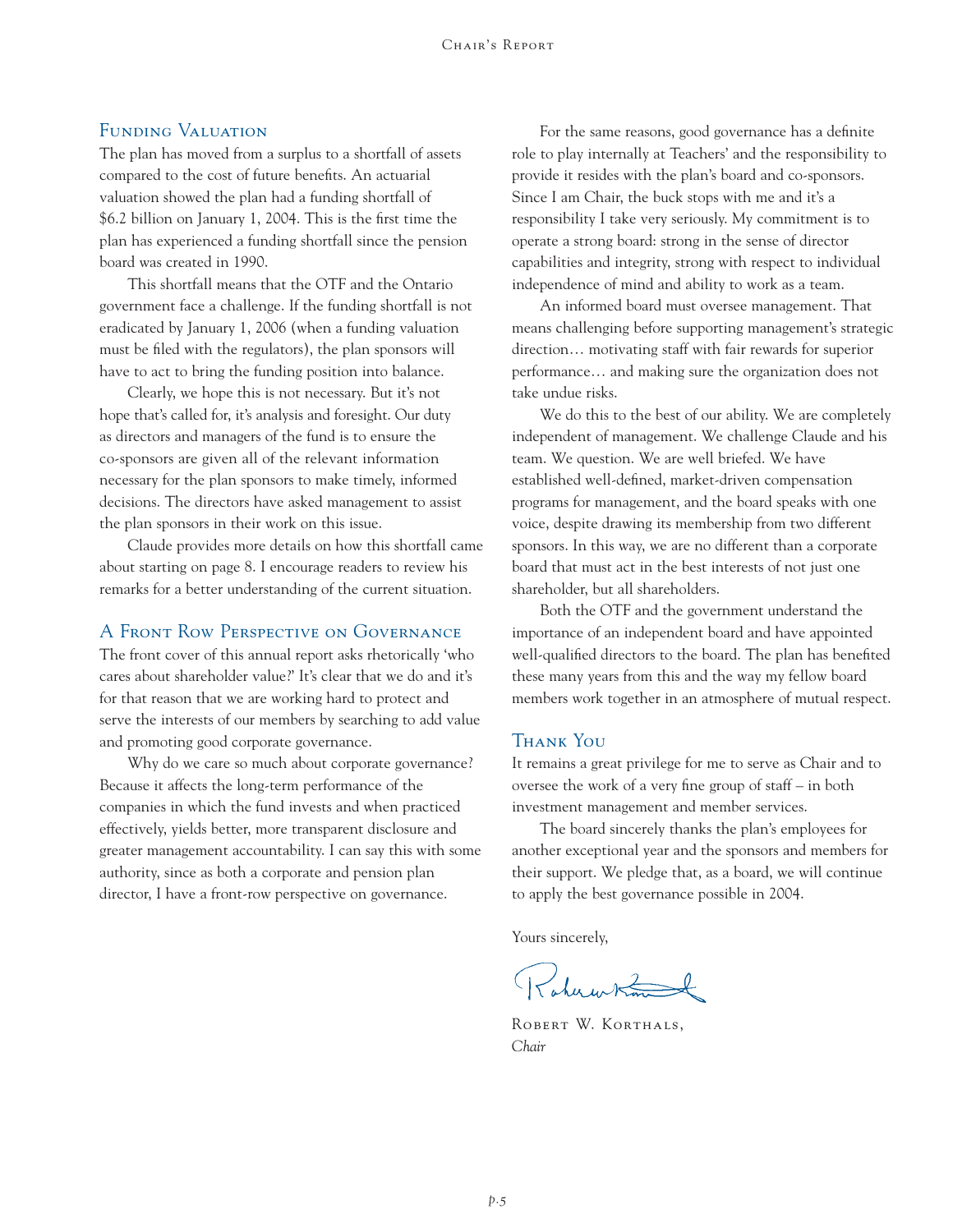

#### Ann Finlayson

Journalist, speaker, freelance editor and consultant, author of three books including *Whose Money Is It Anyway? The Showdown on Pensions* (1988) *Chair of the Benefits Adjudication Committee and member of the Audit & Actuarial Committee*

#### Ralph E. Lean, q.c.

Senior partner with the law firm Cassels Brock & Blackwell in Toronto *Vice-Chair of the Benefits Adjudication Committee and member of the Governance Committee*

#### Thomas C. O'Neill

Former Chair of PwC Consulting and a Fellow of the Institute of Chartered Accountants of Ontario *Member of the Audit & Actuarial and the*

*Governance Committees*

## Board *of* Directors *(from left to right)*

#### John S. Lane

Former Senior Vice-President of Investments for Sun Life Assurance Company of Canada, and a Chartered Financial Analyst *Chair of the Audit & Actuarial Committee and member of the Human Resources & Compensation Committee*

#### ROBERT W. KORTHALS

Former President of The Toronto-Dominion Bank *Chair of the Board and Chair of the Human Resources & Compensation Committee*

#### J. Douglas Grant

Former Chairman and Chief Executive Officer and one of the founders of Sceptre Investment Counsel Ltd., a Fellow of the Institute of Chartered Accountants of Ontario, and a Chartered Financial Analyst *Member of the Governance and the Human*

*Resources & Compensation Committees*

#### Guy Matte

Former Executive Director of l'Association des enseignantes et des enseignants franco-ontariens *Member of the Audit & Actuarial and the Human Resources & Compensation Committees*

#### LUCY G. GREENE

Former Vice-President of Human Resources with Sun Life Assurance Company of Canada *Chair of the Governance Committee and member of the Human Resources & Compensation Committee*

#### GARY PORTER

Chartered accountant and founding partner of the accounting firm Porter Hétu International, and a past president of the Certified General Accountants Association of Ontario *Chair of the Investment Committee and member of the Audit & Actuarial and Governance Committees*

All Board members serve on the Investment Committee. Board and committee attendance was 93% in 2003.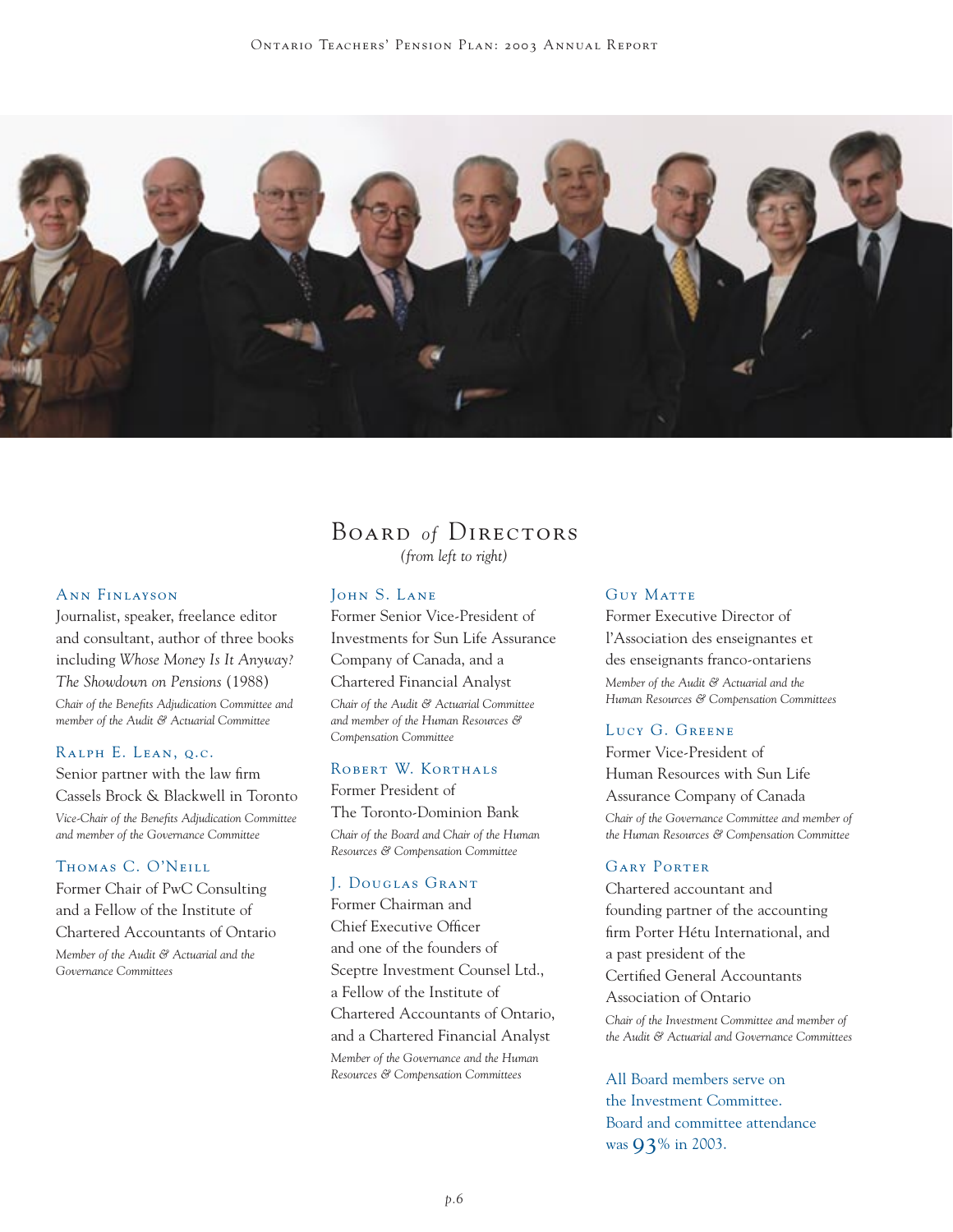# Plan Governance

### **MANDATE**

- Teachers' is an independent corporation, established under Ontario law, to administer the pension plan, manage the pension fund and pay members and their survivors the benefits promised to them.
- The plan's co-sponsors, the Ontario government and the Ontario Teachers' Federation, are responsible for plan design, including contribution and benefit levels.

#### **ACCOUNTABILITY**

■ Teachers' reports to the co-sponsors on a regular basis and issues this annual report including audited financial statements supported by an actuarial opinion.

#### BOARD OF DIRECTORS

- Each co-sponsor appoints four members to the plan's Board of Directors for staggered two-year terms and the co-sponsors jointly appoint the Chair as the ninth member of the Board.
- The Board is required to act independently of both the co-sponsors and the plan's managers and to make decisions in the best interest of all beneficiaries of the plan.
- The Board requires the plan's managers to establish corporate objectives and a financial plan annually and to review progress against these and other objectives.
- Teachers' expresses its investment strategy in its Statement of Investment Policy and Procedures and implements it, in part, in the *Proxy Voting Guidelines*, which the Board reviews annually.



| PLAN GOVERNANCE at a GLANCE                               |                       |
|-----------------------------------------------------------|-----------------------|
| BOARD INDEPENDENT FROM MANAGEMENT                         | PAGE 7                |
| BOARD ATTENDANCE DISCLOSED                                | PAGE 0                |
| BOARD COMPENSATION DISCLOSED                              | PAGE $45$             |
| BOARD MEMBER TENURE, BACKGROUND DISCLOSED                 | $P_{AGE}$ 6           |
| MANAGEMENT COMPENSATION DISCLOSED                         | PAGE $46$             |
| EXTERNAL AUDITORS' ROLE AND TERMS OF ENGAGEMENT DISCLOSED | PAGE $28$             |
| ACTUARIES' ROLE AND TERMS OF ENGAGEMENT DISCLOSED         | PAGE 29               |
| CHAIR AND CEO ROLES SEPARATED                             | www.OTPP.com          |
| MANAGEMENT ABSENT FROM AUDIT COMMITTEE                    | $\vee$                |
| BOARD'S ROLES AND COMMITTEE STRUCTURES DISCLOSED          | <b>About Us</b>       |
| BOARD CONDUCTS SELF-ASSESSMENT                            | $\vee$                |
| CODE OF CONDUCT IN PLACE AND DISCLOSED                    | <b>lan Governance</b> |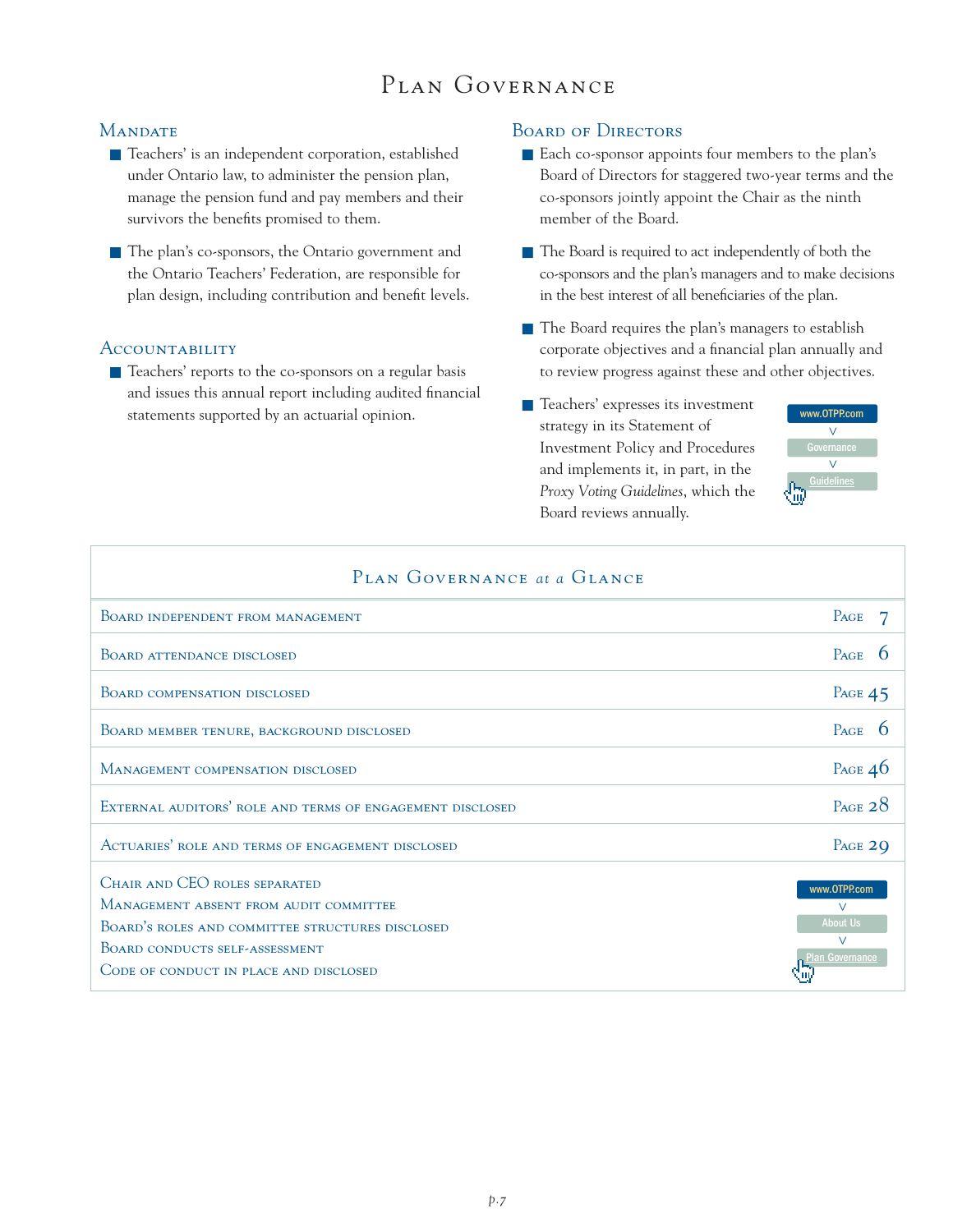

" How can the fund achieve AN  $18\%$  RATE OF RETURN IN 2003, yet the plan have a funding shortfall? Let me explain."

Claude Lamoureux

# PRESIDENT'S REPORT

We report on three topics in our annual report: the performance of the fund's investments, our service to plan members, and the overall health of the pension plan.

There is good news to report on the performance of investments and member services, but there is also some bad news: the pension plan has its first funding shortfall. This illustrates that there are many factors beyond our control that determine the plan's health. But first, a report on the performance of factors over which we have some control.



#### Investment Performance

2003 was a good year for investments. The fund achieved an 18% one-year rate of return, compared to 13.5% for the fund's composite benchmark. The 4.5% difference equates to \$2.7 billion and this represents the value we added over market returns in 2003. The plan sponsors and members expect us to add value so, on this basis, we exceeded our objective.

All major asset classes of the fund contributed, and did so while also reducing risk, which is unusual. (See page 25.) As the Chair said, recent outperformance demonstrated Teachers' assets are well invested and properly managed. I would add that the plan enjoyed the good fortune of much better equity market conditions in 2003. You'll recall that from 2000 to 2002, global stock markets suffered through a period of sharp declines. Although we outperformed the equity markets we invested in over this three-year period, the downturn took a toll on net assets in 2001 and 2002.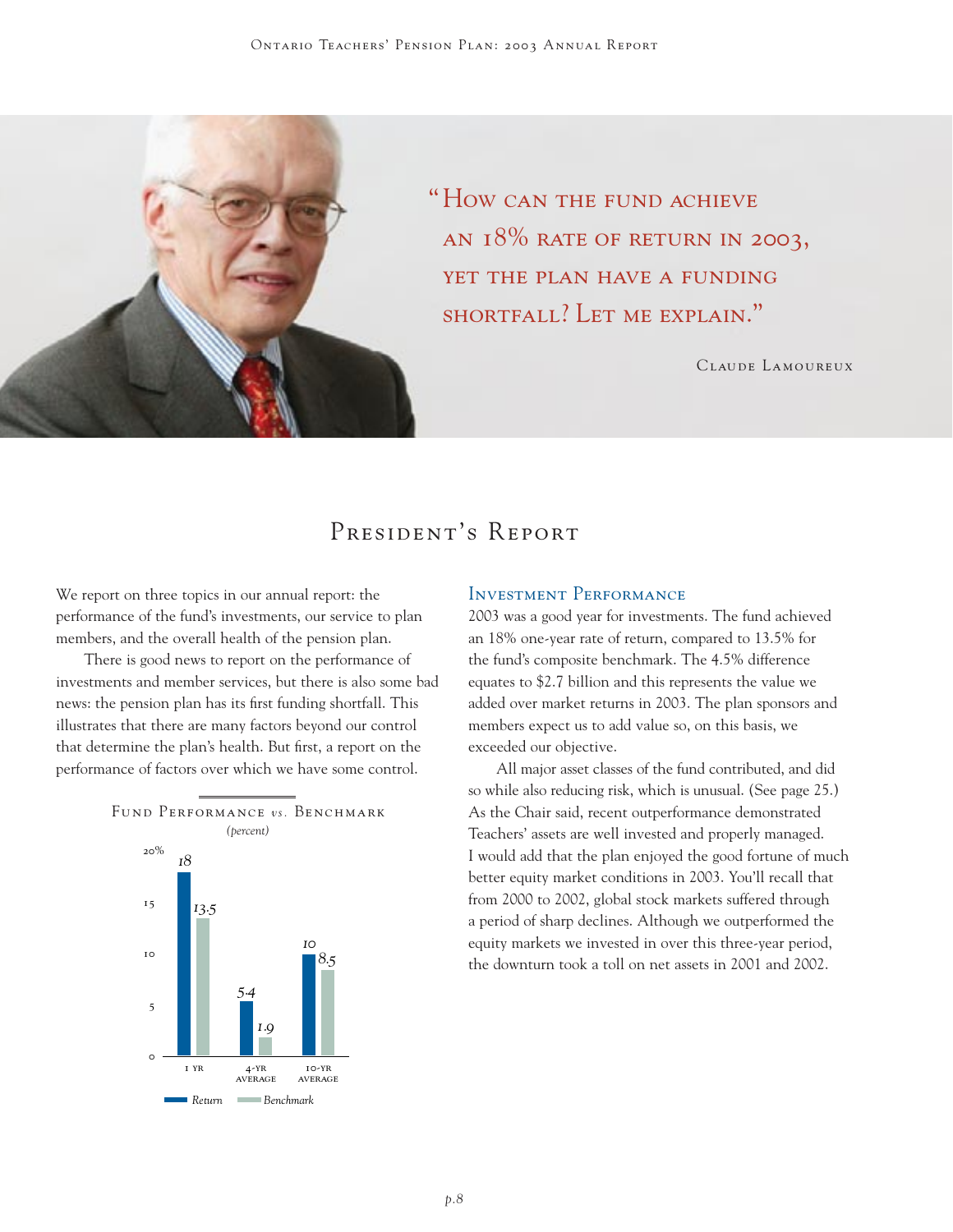However, a strong rebound in equity markets in 2003 helped restore the asset side of our balance sheet. At \$75.7 billion, net assets increased \$9.5 billion from \$66.2 billion in 2002. Keep in mind, however, that any discussion of net assets must take into account the impact of \$3.2 billion in annual benefit payments, which continue to exceed contributions of \$1.4 billion.

We strive to add value over many years, not just one, so it's important to report on our performance over the longer term. On a four-year basis, investments produced a 5.4% rate of return, compared to 1.9% for the composite benchmark. This means the value we added to the fund by actively managing the assets on a four-year basis was \$9.4 billion. Over 10 years, the rate of return was 10%, compared to 8.5% for the benchmark.

To ensure the plan remains well positioned to maximize returns going forward, we are taking an active role in the pursuit of value. This means:

- Promoting good corporate governance by voting our proxies, engaging public companies and regulators in discussions to improve governance standards, being a founding and active member of the Canadian Coalition for Good Governance, and where necessary, acting as a lead plaintiff in shareholder class actions aimed at recovering damages for corporate breaches of securities laws.
- Actively seeking out alternatives to public securities markets through absolute return strategies, infrastructure investing (in electrical utilities, airports, highways, timberlands) and through investments made by Teachers' Merchant Bank where we have allocated over \$4 billion.



#### Member Services

In addition to investments, we are also responsible for serving members. 2003 was another good year for this side of the plan as well. Our Quality Service Index or QSI measures what members think of our service performance – through direct feedback. In 2003, the plan achieved a QSI of 9.0 out of 10.



We had a total of 178,000 interactions with members and, of note, plan members began to make greater use of e-mail communication and secure Web site capabilities. Some 34,000 members have signed on to receive an *iAccess* secure password and 47,500 have now given us their e-mail addresses. These members have an expectation that we will use Web tools more fully in future and we will, while continuing to deliver personal service over the phone and in person.

After spiking in the late 1990s as a result of major plan changes, the number of service requests from teachers has declined over the past few years. Our cost of service per member has continued to decline to \$129 in 2003 from \$130 in 2002.

#### THE BOTTOM LINE

Now, let's turn to the plan's bottom line: the funding valuation. This valuation, conducted by an independent actuary, tells us whether or not the plan, as it exists today with current contribution and benefits levels, can fully cover the cost of future benefits for all existing plan members over the next 70 years.

The valuation in January 2004 revealed that the plan's assets and the cost of benefits are out of balance, leaving the plan with a funding shortfall of \$6.2 billion. This is a serious shift from surpluses in recent years. That's because benefit costs have increased dramatically over the last 10 years, while contribution rates have not changed since 1990. However, the news is not surprising: we warned of a possible shortfall in previous years' annual reports.

#### How D<sub>ID</sub> This HAPPEN?

The plan was caught in the 'perfect storm,' as were other defined benefit pension plans.

There are three reasons for the shortfall:

**1. Real interest rates dropped significantly.** This means that the cost of providing a promised pension has increased substantially. It also means the plan needs more money today to pay for pensions in the future.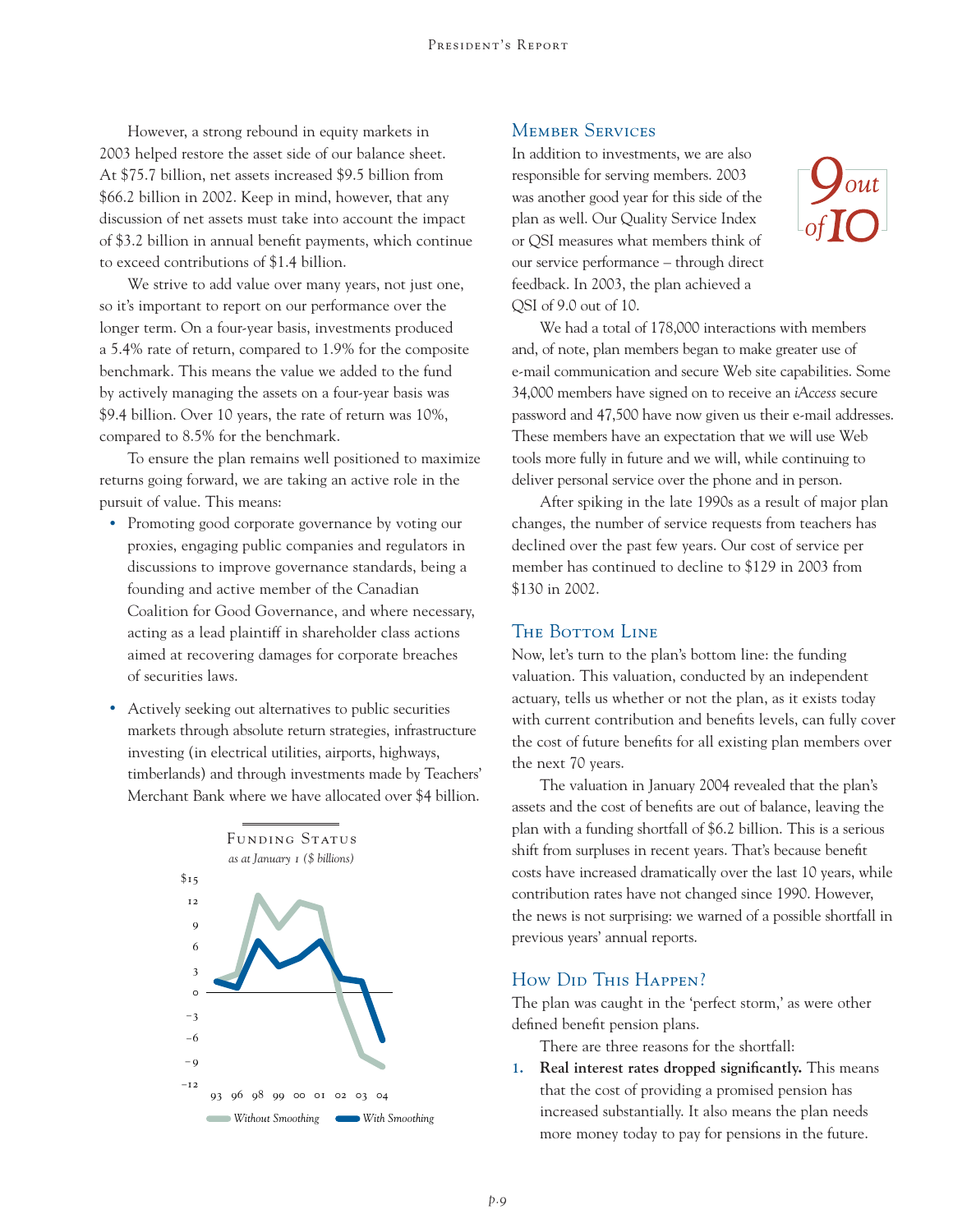

*The actuary uses real interest rates (after inflation) to estimate the cost of future benefits. When these rates decline, the cost of future benefits goes up; conversely, if rates increase, the cost comes down.*

A decline of this magnitude is a problem for all defined benefit pension plans because it has a huge impact on funding valuations. If rates today were approximately 4% as they were in 1998, the cost of future pensions would be \$15 billion less on the funding valuation.

It's worth noting, however, that this drop in interest rates increased the value of bonds and helped fuel unusually strong equity markets in the late 1990s thereby increasing assets.

- **2. Equity markets dropped sharply** producing negative returns for the plan in 2001 and 2002. Some of these equity losses were deferred to the future due to smoothing and are being recognized now.
- **3. Surpluses were used** to eliminate the government's special payments and to improve benefits. New features such as the permanent 85 factor and improved pensions after 65, which were introduced in the late 1990s, have added to the cost of future pensions.

Although our investments outperformed the markets during the downturn, this could not offset the benefit improvements and the decline in real interest rates that increased future benefit costs. The net result of this confluence is the plan's funding shortfall today. See page 26 for more details.

Another factor the plan is dealing with is smoothing. Like most pension plans that want to reduce the impact of stock market volatility on their funding status, Teachers' smoothes gains and losses on investments (except fixed income) over five years. The plan treats any of these returns that fall below 6% (after inflation) as a loss, and conversely, returns above this target are treated as gains. In 2003, the plan recognized \$764 million in smoothed cumulative net losses, and still has another \$4 billion to absorb before the next valuation is due in two years. This makes the funding issue that much more challenging.

#### The Plan Sponsors' Challenge

Clearly, the plan's co-sponsors, the OTF and the Ontario government, face a challenge that comes with a deadline. There must be a plan to eliminate the funding shortfall by the end of 2005. The plan's January 1, 2006 valuation must be filed with the regulators.

It is possible that this challenge may be minimized if real interest rates reverse course and the equity market recovery that began in 2003 continues its performance into 2004 and beyond. In perspective, however, if interest rates remain at the same level, the plan would need to earn 24% above inflation in both 2004 and 2005 to avoid a shortfall in 2006 – a very unlikely event.

We don't know what the short-term future holds. What we can count on is that the plan sponsors know about the challenge and have the commitment of some of the best minds in the Canadian pension industry to help them evaluate possible solutions. We stand ready to assist in any way we can and, of course, we must continue to deliver good investment returns.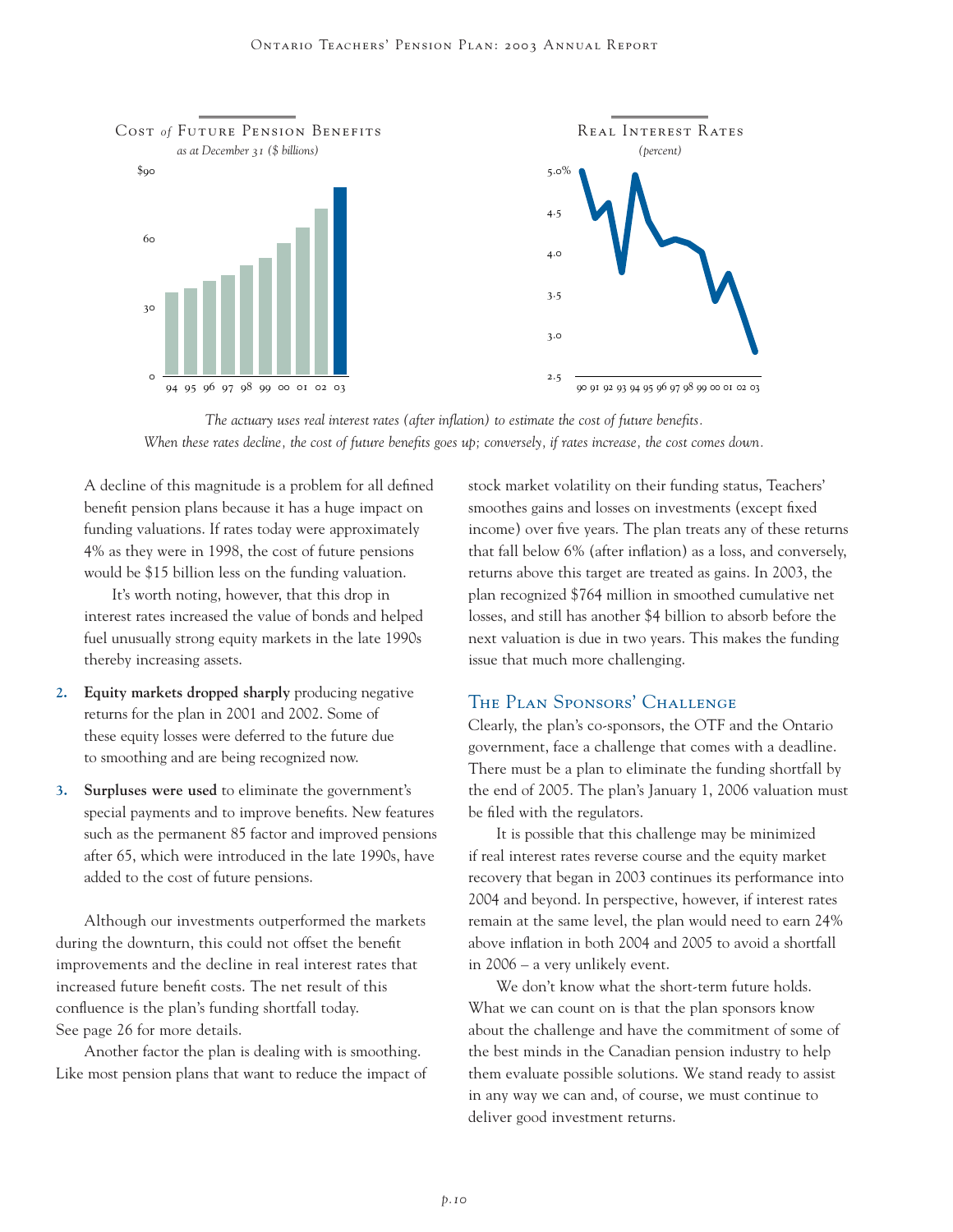#### Drawing Conclusions

What can be learned from this situation? First, that many factors outside our control – namely real interest rates and capital market movements – have a major impact on the plan's well-being. Second, it's important not to have unrealistic expectations of long-term asset growth and to keep in mind that a one-year burst of market enthusiasm toward stocks (as in 2003) is not a panacea for the plan's funding situation. Third, and most important, as we said in the 1999 annual report, there is value in a large financial institution maintaining sufficient capital reserves to ensure long-term financial stability in the face of short-term market volatility. This is why the plan's funding management policy, adopted by the plan sponsors in early 2003, is so vital.

This policy cannot alter the plan's funding challenge today – this must be dealt with separately. Rather, the policy provides the assurance that some of the gains the plan makes from future market booms will be set aside to cushion the plan from the inevitable market downturns that follow. Once it has a cushion, the plan will be better able to withstand the market pressures and be in a better position to avoid future shortfalls.

#### MANAGING WITH A SHORTFALL

The plan's funding situation has a direct impact on how we manage the assets. We set asset-mix policy and seek to outperform market benchmarks by taking into account what the plan needs to deliver its mandate of providing retirement income for members tomorrow. From day one in 1990, all investment activity has been driven by the plan's long-term funding objective. The plan requires a real return of 5% over the long term to pay all pensions promised, compared to 4.5% in 1990.



As we said last year, history shows this kind of return is not easy to achieve. Despite the markets in 2003, we continue to expect modest returns from public equities in the next few years.

#### SPECIAL ACKNOWLEDGEMENTS

We have many people to thank for strong performance in both investments and member services: all 500 people who work for the plan. However, this year we have a special acknowledgement for the contributions of Al Reesor, Executive Vice-President and Chief Information Officer. After serving Teachers' for the past 12 years, he is retiring in March 2004. His contribution is easy to gauge for those who remember our level of service in the early 1990s compared to today. We wish him well in retirement and thank him for his tireless service.

#### **CONCLUSION**

A pension plan is a dynamic enterprise. Teachers' is no exception – 9,000 new teachers joined in 2003, 5,500 retired teachers began to collect pensions for the first time and 93,000 pensioners are now on our pension payroll compared to 38,000 in 1990.

Each of us has a professional obligation to do everything we can to foresee, acknowledge and, when appropriate, meet challenges as they arise. Some challenges are beyond our mandate and others beyond anyone's control. But that doesn't mean they are not worth considering in the hope that strategies can be formulated to offset their impacts. It is in this spirit, as well as the spirit of clear, transparent disclosure, that we have created this annual report.

As a final word, we are grateful for the continuing support we have received from the board and the plan sponsors. In conclusion, we have great people in both member services and investment management. They are all focused on doing everything possible to serve our members well in 2004 and beyond.

Yours sincerely,

C Jamoureur

Claude Lamoureux, *President and Chief Executive Officer*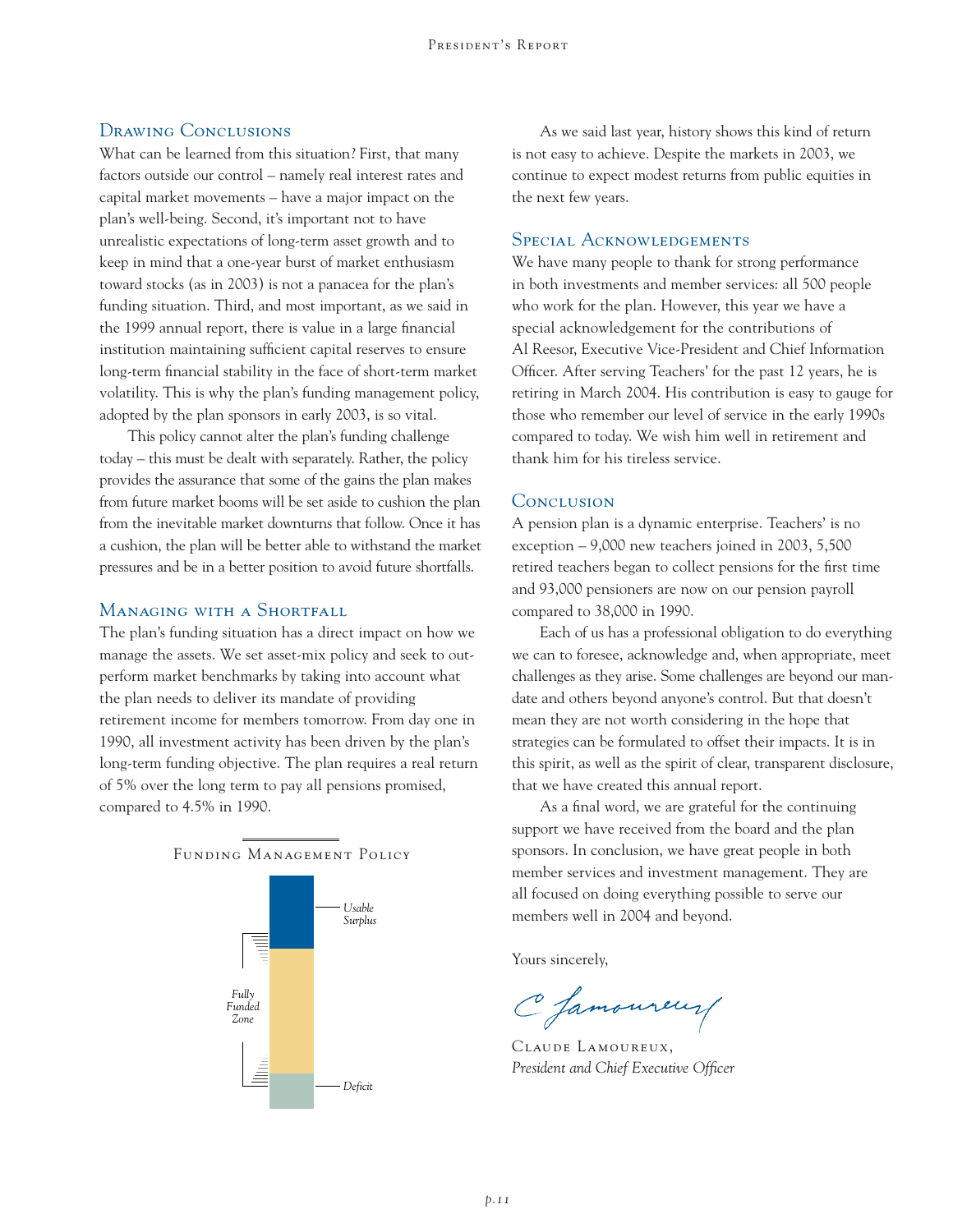# Member Services





### Outstanding Service

We define outstanding service as the ability to provide accurate, timely, personal and attentive service in a costeffective way. But what's important is to deliver outstanding service consistently and to the satisfaction of our members. Our Quality Service Index (QSI) allows us to evaluate the plan's service levels based solely on input from members.

Our QSI rating takes into account the different services we offer and communications and interactions we have with members. In 2003, the plan achieved a rating of 9.0. Notably, members rated phone service 9.2.



## $ON$  the Web

Since first launching a secure Web site called *iAccess*, and beginning to collect member e-mail addresses in 2002, we have taken steps to enhance our electronic service offering and the infrastructure that supports it. Here are some of the ways we are using the Internet:

- Online access to benefit statements and educational presentations.
- Pension calculator enabling teachers to calculate the amount of their pension – using their own personal data.
- Communicating plan information via e-mail to those who prefer this method of communication over regular mail.
- More than 47,500 members provided us with their e-mail address and 34,000 registered to use our *iAccess* secure site.
- Employers are also using our Internet system to record contributions and reconcile member data online.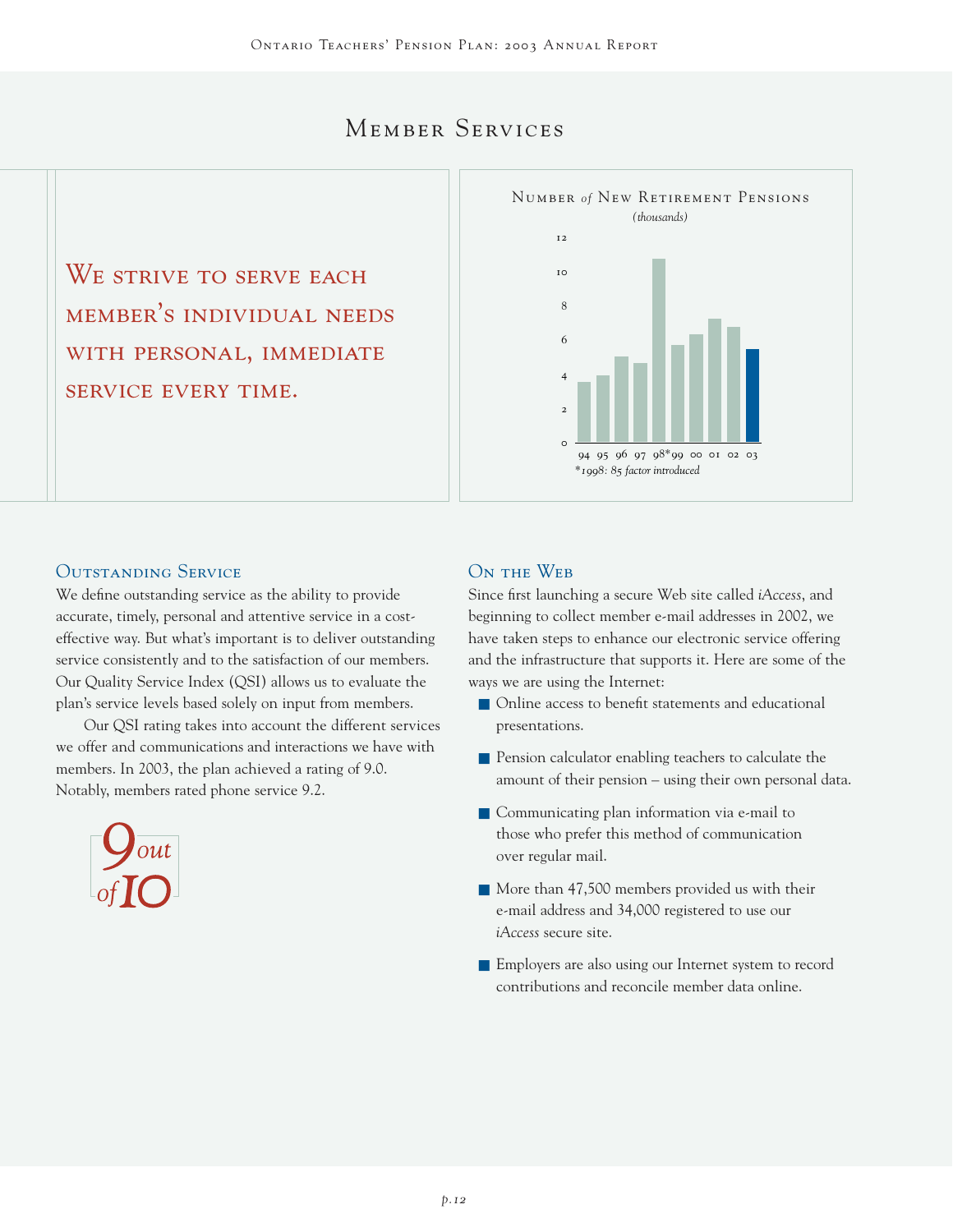## Key 2003 Statistics

We fulfilled 178,000 member requests and provided answers to 68% of all inquiries within 48 hours.

We answered  $98,300$  telephone inquiries with an average response time of 28 seconds.

We sent annual benefit statements with current year information within 60 days of school year-end to 83% of active teachers versus 69% in 2002.

We collected \$700 MILLION in contributions from 155,000 members working at 195 school boards.

We paid  $\S$ 3.2 BILLION in pension and termination benefits, including first-time pensions to 5,500 newly retired teachers.

46,000 pensioners have been added to our payroll since 1998, making it one of the largest in the country.

Total costs for member services were \$33.5 MILLION or \$129 per member.

Today, the average age at retirement is 56 compared to 58 in 1990. The ratio of active to retired teachers is 1.7:1 versus 4.1:1 in 1990.

There are 44 pensioners over 100 and 1,976 pensioners in their 90s.

Our Web site, www.OTPP.COM, had 844,000 visitors, an increase of 154% from 2002.

As the newly appointed Vice-President, Member Services, WHAT SHOULD MEMBERS LOOK FORWARD to over the next few years ?

Rosemarie: "Our employees are committed to delivering outstanding service to members at every opportunity. Members should expect to see us maximize the value of technology to introduce innovative new services that are more proactive and personalized. Looking ahead, technology will give us the ability to identify individual members who may be retiring in the future or taking a leave of absence and then proactively inform them of important application deadlines or cost implications.

"Technology enables our staff to enhance the value of annual pension statements so that members receiving them electronically can get a more informative perspective of their status in the plan. Web collaboration tools will allow us to bridge distance and technology gaps to help members use our secure Web site to its fullest extent.

"We want members to look forward to innovation aimed at giving them the answers they need in whatever manner or medium they choose, electronically, over the phone or in person."

Rosemarie McClean, *Vice-President, Member Services*

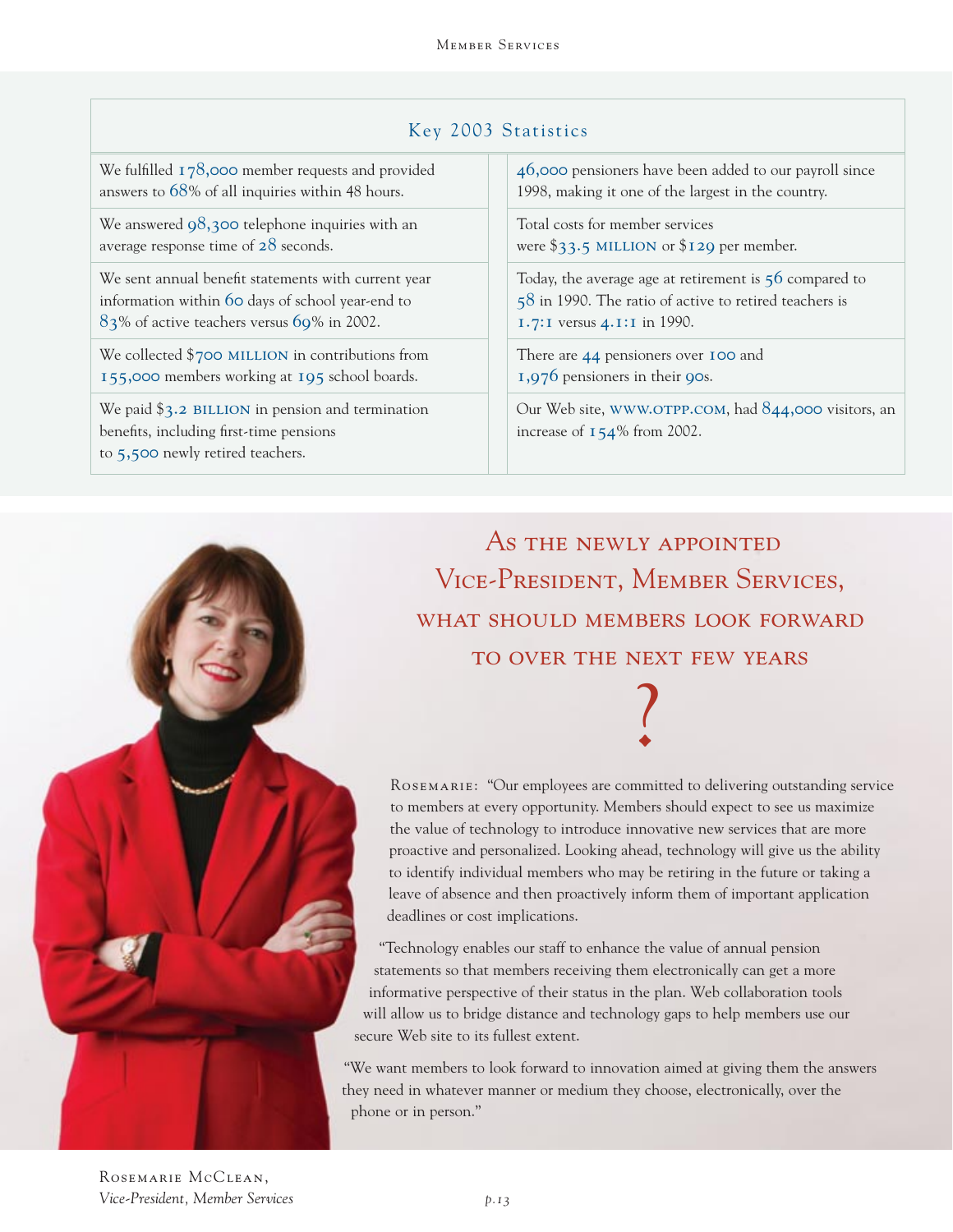# Investment Highlights

SINCE THE FUND WAS STARTED in 1990, we've taken a comprehensive approach to creating value for plan members. These are just a FEW RECENT EXAMPLES OF OUR strategies in action and results achieved.

## Gaining \$1.1 Billion from FOREIGN CURRENCY TRADING

Since 1996, our strategy has been to hedge 50% of our currency exposure to certain non-North American currencies. In addition, the fund has also taken foreign currency trading positions to add value. In 2003, these strategies added \$1.1 billion in value to the fund. Our approach is to capitalize on under- and overvalued currencies.





## Earning Above Benchmark Returns in All Asset Classes

All asset classes returned strong performances. Absolute return strategies added \$1.2 billion in value, including hedge funds, which added \$340 million in value.

The \$34.3 billion in equity investments produced a return of 19.9%, representing \$740 million in added value for the fund over the benchmark.

Teachers' Merchant Bank, representing 6% of the fund, delivered a 40.5% one-year rate of return, outperforming its benchmark for \$390 million in added value. The Yellow Pages telephone directories business was a star performer. Acquired by Teachers' and partner Kohlberg Kravis Roberts & Co. in 2002, Yellow Pages sold units to the public through an income trust in the summer of 2003. We have retained a  $10\%$  interest in the company.

The \$9.9 billion invested in real estate managed by Cadillac Fairview has been repositioned to meet our long-term objectives of high quality, low volatility and reasonable returns. The net result was an 11.2% one-year rate of return compared to 6% for the benchmark for \$480 million in added value.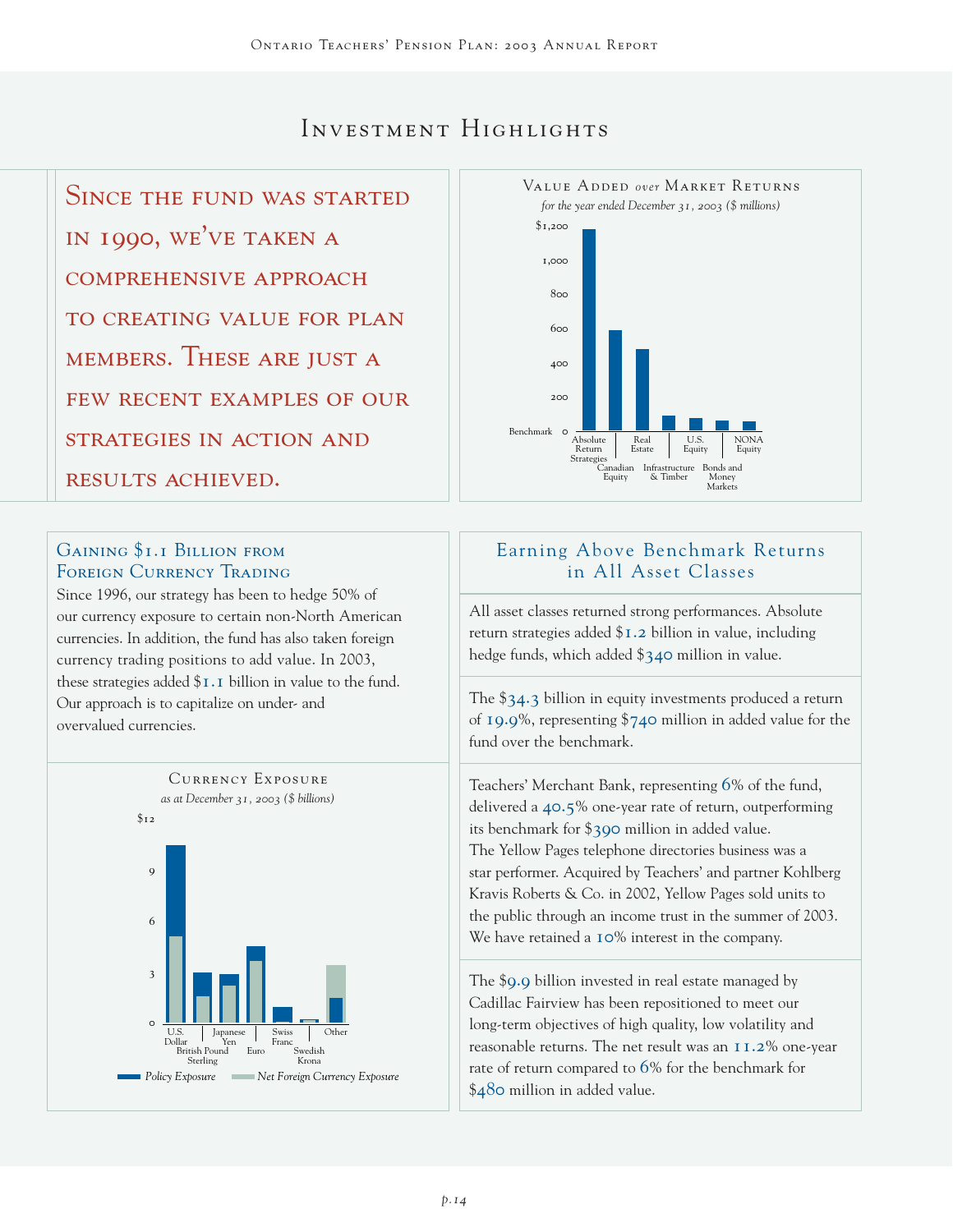#### PROMOTING GOOD GOVERNANCE

Good corporate governance adds value to the investments we make on behalf of all plan members. In 2003, we promoted the cause of good governance in many ways:

- We actively participated in the activities of the Canadian Coalition for Good Governance (www.ccgg.ca), an organization representing the concerns of 30 of Canada's largest institutional investors with more than \$500 billion in assets.
- We voted against 115 stock option plans (out of 148 proposals this year) primarily because they would either excessively dilute our interests or because the options would have been awarded to directors on a discretionary basis or without a mandatory vesting schedule.
- We talked to corporations before posting our voting intentions at www.otpp.com in advance of meetings. Many companies withdrew or altered their proposals and gained our support.
- We made our views known on more than a dozen major policy issues, for example, voicing concerns about proposed auditor independence standards and arguing for one Canadian securities regulator enforcing one set of securities laws.
- We have a representative on the Institute of Corporate Directors board. The ICD-Rotman School of Management's new corporate directors' training program launched in the fall of 2003.
- We are also a member of the International Corporate Governance Network (www.icgn.org) which seeks to improve corporate governance internationally. It has published papers on executive compensation, and it is working to make it easier to vote proxies and improve accounting around the world.

#### *2003 Proxy Voting Highlights*

| Proposals                | For | Against |
|--------------------------|-----|---------|
| Stock option plans       | 33  | 115     |
| Shareholder rights plans |     |         |
| Re-pricing of options    |     |         |

#### Challenging Corporate Fraud in the Courts

- For the first time, we were appointed to be a lead plaintiff in two U.S. shareholder class actions seeking to recover damages caused by alleged public company breaches of securities laws in proceedings against Cable & Wireless plc and against Biovail Corp.
- We willingly take on the role of lead or co-lead plaintiff because we believe, when the shareholder class is led by an experienced institutional investor willing to devote resources to the matter, it will have a positive effect on the outcome. Holding issuers and their executives accountable for losses should also have the effect of dissuading others from misconduct.
- We are seeking damages in the U.S. where legislation gives more investors a broad base to recover losses for corporate wrongdoing. Canadian laws and courts are not as favourable to investors. We believe this must change and urge the provincial governments to pass enabling legislation and, in particular, for the Ontario government to enact the secondary market provisions of Bill 198.



In 2003, we voted proxies in 623 companies around the world.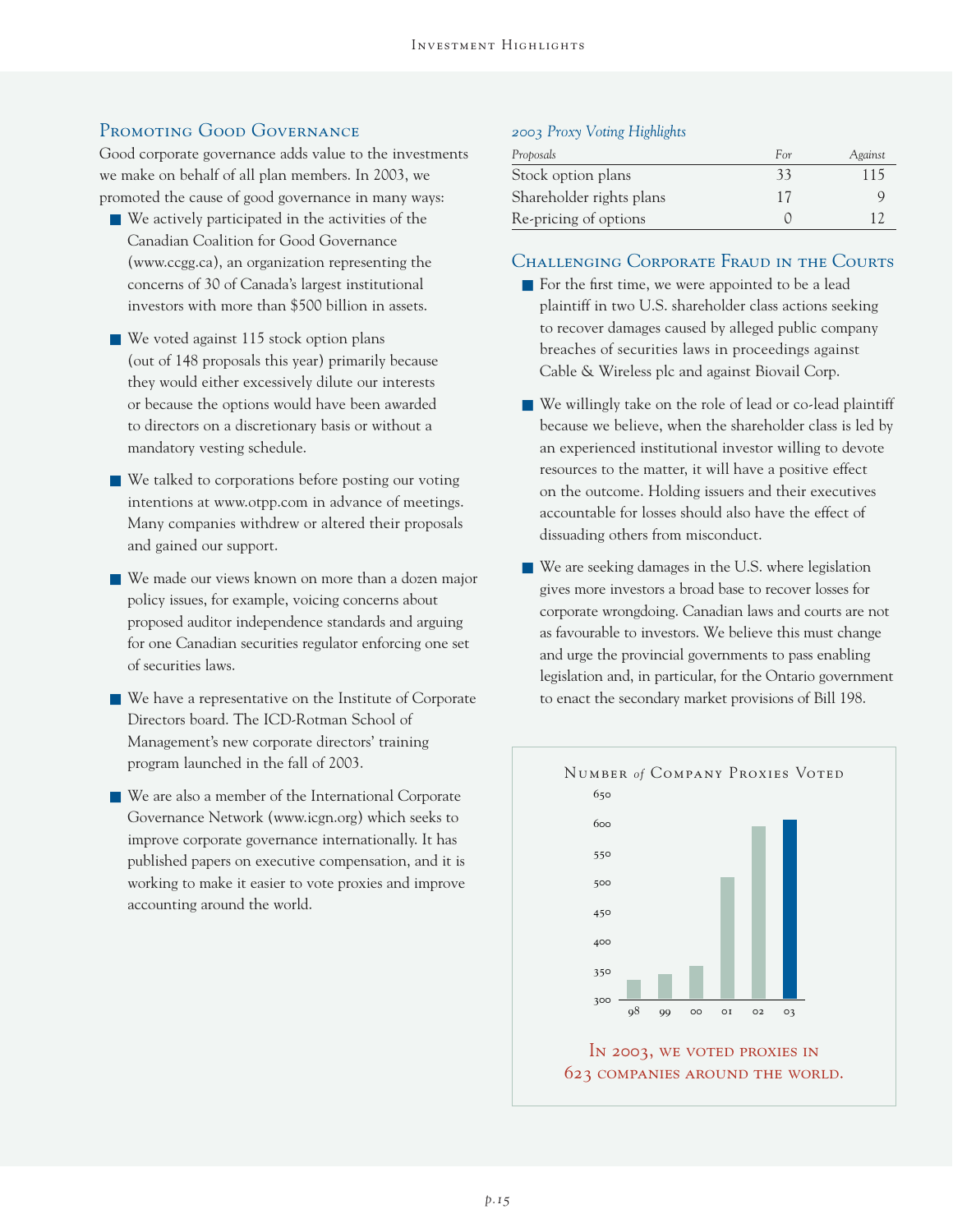# Management's Discussion *and* Analysis

*This section provides an overview of our operations and a detailed explanation of the consolidated financial statements and should be read in conjunction with those statements. Our objective is to present readers with a view of the plan, through the eyes of management, by interpreting the material trends and uncertainties that affected results, liquidity and the financial condition of the plan. In addition to historical information, this section contains forward-looking statements reflecting management's objectives, outlook and expectations as of the date of this report.*

*These forward-looking statements involve risks and uncertainties. Our actual results will likely differ from those anticipated.*

#### **OVERVIEW**

The Ontario Teachers' Pension Plan is an independent corporation responsible for investing the pension fund assets and administering the pensions of Ontario's teachers. To meet this commitment, we invest the plan's assets with a long-term focus.

We employ a variety of strategies to add value. To measure our progress in adding value, we compare the fund's performance against a composite benchmark that reflects the performance of the markets in which the fund invests according to the asset-mix policy.

Since 1990, when Teachers' began investing, we have delivered an annual compound rate of return of 11.1%, compared to 8.5% for the composite benchmark. The fund has also outperformed its composite benchmark over ten, four and one-year time periods. The 10-year results are a better reflection of what we expect to deliver over the long term.



Despite our investment performance, the plan was in a shortfall position on a financial statement basis at December 31, 2003. The deficit was \$4 billion, compared to a surplus of \$2.2 billion a year earlier. (See pages 9 and 26 for more information about funding.) This shortfall illustrates the fact that investment performance alone does not determine the plan's financial situation. A significant reduction in real

interest rates, which are used to calculate the cost of future plan benefits, added \$5.6 billion to the plan's future costs during 2003. The burden of this additional cost as well as the normal change in the value of the liabilities adds up to \$9.5 billion, offsetting the \$9.5 billion increase in net assets based on the fund's exceptional 18% one-year rate of return.

#### SETTING INVESTMENT STRATEGY

In setting investment strategy, we focus on two fundamental factors – matching assets and liabilities and the plan's ability to assume risk. Our ability to assume risk is driven by the expected volatility in both the assets and the cost of future pension benefits.

In developing this framework we make a number of assumptions, keeping in mind that reality always unfolds in unexpected ways. A year ago, we thought there was a very low probability of the 18% one-year return the fund earned in 2003.

Our working assumptions haven't changed much since we first discussed them in the 2001 annual report (see 10-Year Outlook page 27): we see only modest market returns over the next 10 years.

As a result of this outlook, and the plan's more limited ability to take on risk as a result of the current growth in future pension costs in relation to the present value of future contributions, we have fine-tuned our approach over the last two years. We have lowered the fund's exposure to public equity markets – although equities remain the single largest component of fund assets – and increased exposure to fixed income, infrastructure and private equity investments. The impact can be seen in the fund's 2003 asset mix.

By having a lower exposure to equities in 2002, the fund preserved \$900 million in value when equity markets experienced significant losses. In 2003, continuing to have a lower exposure to equity markets meant the fund missed out on some of the upside of the significant market recovery but benefited from solid 18.8% returns in fixed income and absolute return strategies, where we have a higher weighting compared to policy.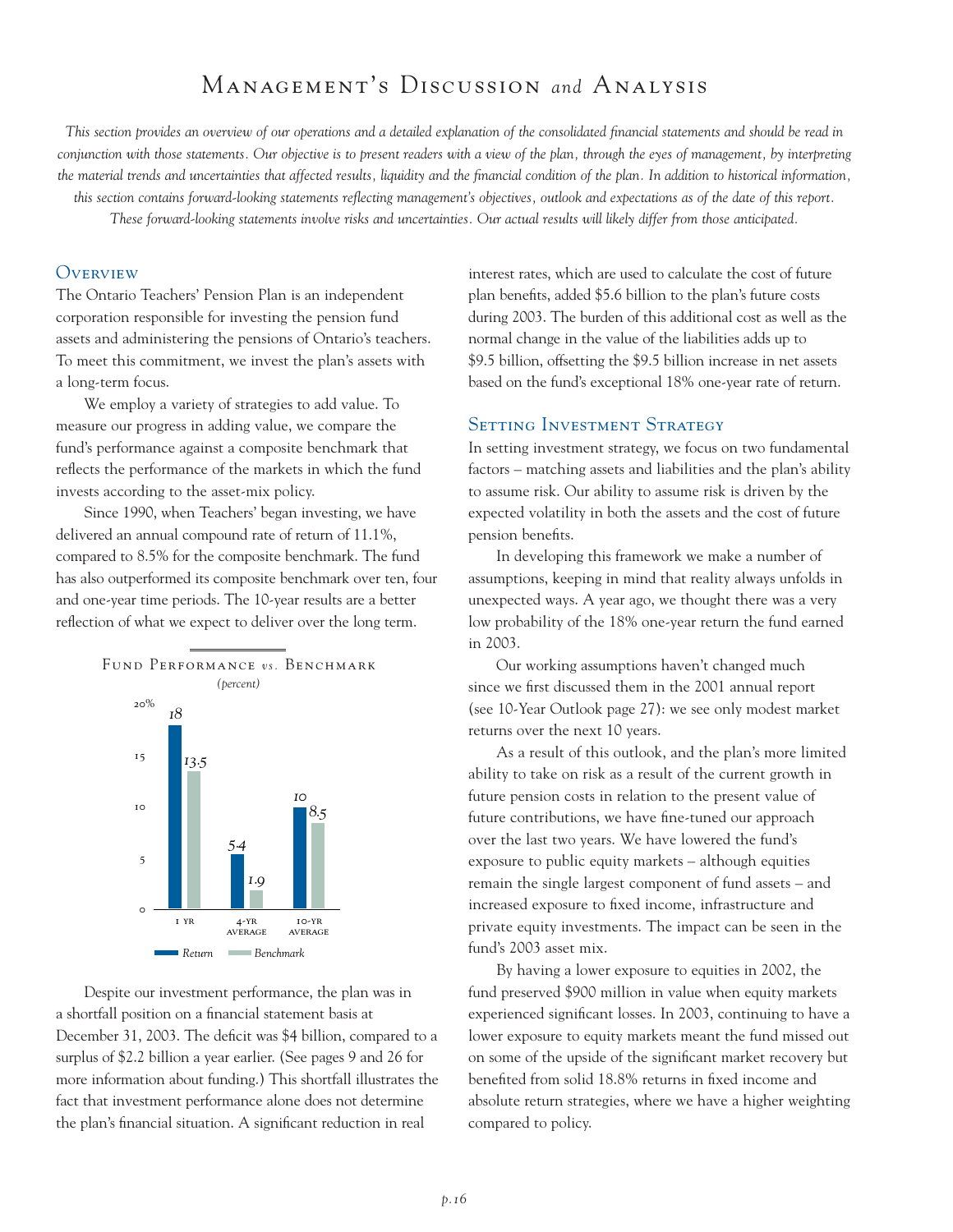Overall, the fund has performed well as a result of this repositioning and it is prudently invested for the long term given the various risks we must take into account.

The fund generated \$11.4 billion in investment income in 2003, compared to a loss of \$1.4 billion in 2002. And, as a result of the equity market recovery, solid returns in other investments, and above benchmark performance overall, net assets grew \$9.5 billion to \$75.7 billion, despite the \$1.8 billion deficiency between benefits paid and contributions received during the year (see page 19).

#### Asset Mix and Fund Overlay Strategy

Using an asset-liability model, we assess the long-term risk and return tradeoffs of allocating different proportions of assets to real-return and nominal bonds, domestic and international equities, real estate, commodities, infrastructure and timber. At least annually, we review expected market conditions and establish an asset-mix policy which exposes the plan to a combination of assets we believe will best meet the plan's investment needs.

Asset mix is implemented by establishing market index exposure to various asset classes – which gives us index returns and the liquidity of index investing. By actively managing over 50% of our investments we try to improve upon these market returns. Active management means selecting securities we believe are undervalued, as well as underweighting or overweighting various asset classes relative to our investment policy. Our goal is to outperform benchmarks and add value.

Our asset-mix policy in 2003 was identical to our 2002 policy, reflecting our consistent view of the markets. However, through our active investment program, we underweighted equities versus the policy by 4% and overweighted fixed

income by 6%. The fund was also underweight to policy in inflation-sensitive investments as a result of \$1.8 billion in real estate asset sales in 2003 and the challenge we had in finding reasonably priced, quality assets.

We also try to add value to the asset-mix policy by overor underweighting asset classes or foreign currencies based on fundamental and quantitative analysis. We do this while ensuring that the fund's investment risk is within allowable ranges set by the plan's board. We can also deviate from asset-mix policy within pre-authorized limits and control risk by ensuring that individual portfolios are managed within predetermined risk parameters.

Results of these decisions are not included in the asset-class performance results (see page 20), but in the fund's total return. During 2003, this process generated \$775 million by continuing to underweight the U.S. dollar versus the Canadian dollar and other currencies. Most of this gain was lost by underweighting equities, for a net gain of \$70 million.

#### Use of Absolute Return Strategies

To generate consistently positive returns independent of what happens in the market as a whole, we employ absolute return strategies and hedge funds (see page 24). This enables the fund to generate investment returns that have a low correlation to the general market returns experienced by the asset class. The fund had \$10.8 billion in investmentrelated liabilities (including \$3.7 billion in real estate debt) in 2003, compared to \$23.2 billion in 2002. The decrease in liabilities is primarily the result of an increase in the use of derivatives to implement absolute return strategies (see Note 2b). Therefore, the plan's total assets in 2003 were \$87.1 billion, compared to net assets of \$75.7 billion.





*p.17*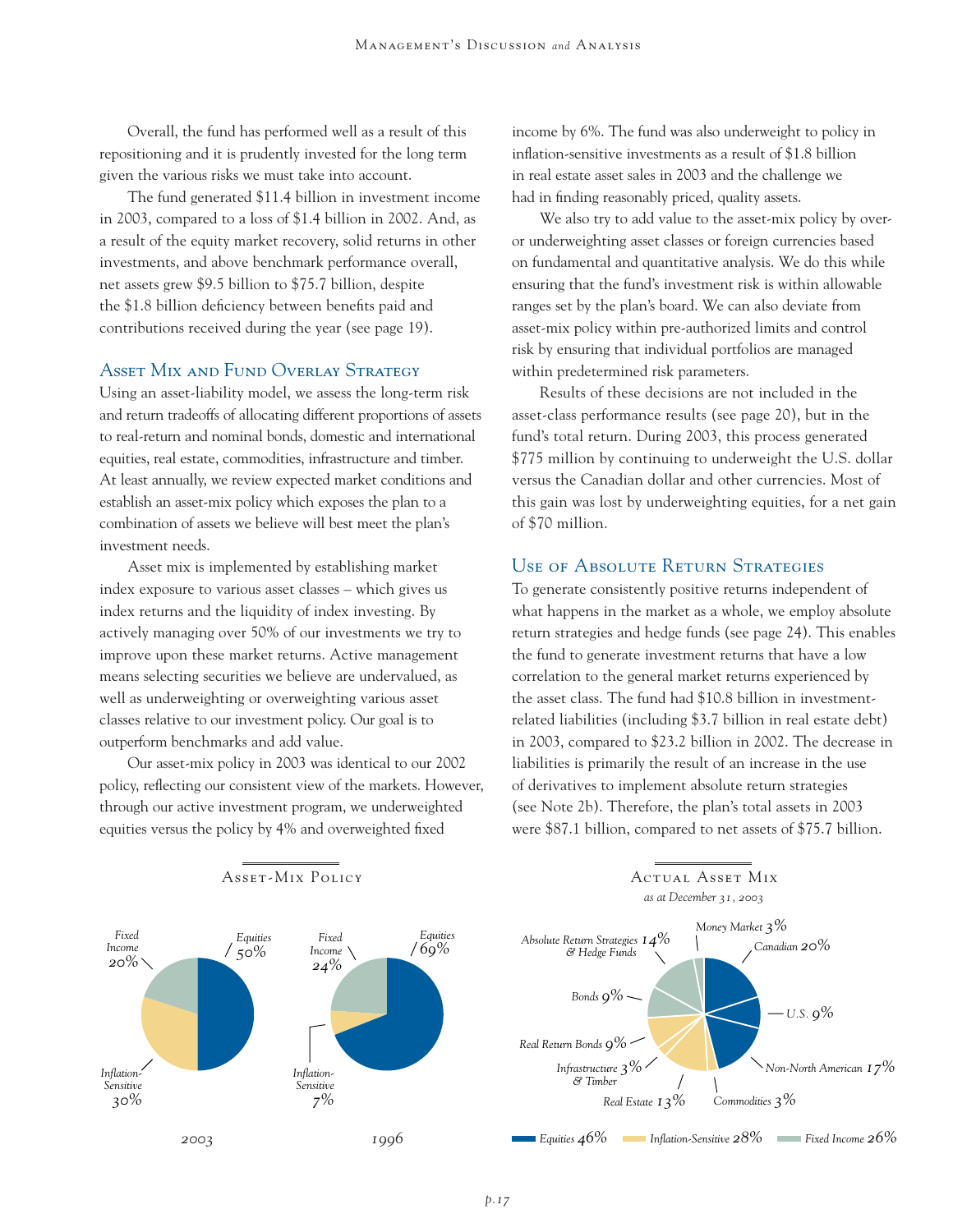#### *Net Investments by Asset Class*

| as at December 31 (\$ billions) | 2003   | 2002    |
|---------------------------------|--------|---------|
| Equities                        |        |         |
| Canadian                        | \$15.2 | \$13.4  |
| U.S.                            | 6.7    | 6.6     |
| Non-North American              | 12.4   | 11.5    |
| <b>Fixed Income</b>             |        |         |
| Absolute return strategies      | 10.7   | 6.5     |
| Bonds*                          | 6.6    | 5.6     |
| Money market                    | 2.0    | 1.9     |
| Inflation-sensitive             |        |         |
| Real estate                     | 9.9    | 11.5    |
| Real-return bonds               | 7.1    | 5.9     |
| Commodities                     | 1.9    | 1.5     |
| Infrastructure & timber         | 1.9    | 1.0     |
|                                 | \$74.4 | \$ 65.4 |

\* *Bonds are net of real estate debt.*

#### YEAR-END FINANCIAL POSITION

Accrued pension benefits increased \$9.5 billion to \$83.2 billion at year-end from \$73.7 billion at the end of 2002 primarily due to a continued decline in real interest rates. The actuarial assumptions used to determine the cost of future pension benefits for financial statement purposes reflect: management's best estimates of future inflation, future investment returns, demographic factors, and projected teachers' salaries. At year-end, the plan had a financial deficit of \$4 billion compared to a \$2.2 billion surplus in 2002. (See Funding Valuation on page 26.)

#### *Accrued Pension Benefits*

| for the year ended December $31$ (\$ billions) | 2003   | 2002   |
|------------------------------------------------|--------|--------|
| Accrued pension benefits,                      |        |        |
| beginning of year                              | \$73.7 | \$65.5 |
| Interest on                                    |        |        |
| accrued pension benefits                       | 4.3    | 4.0    |
| Benefits earned                                | 2.0    | 1.8    |
| Benefits paid                                  | (3.2)  | (3.1)  |
|                                                | 76.8   | 68.2   |
| Changes in real interest rates                 | 5.6    | 5.3    |
| Experience losses                              | 0.8    | 0.2    |
| Accrued pension benefits,                      |        |        |
| end of year                                    | \$83.2 | 73.7   |



#### CHANGES IN ASSETS

Net assets available for benefits increased substantially to \$75.7 billion from \$66.2 billion at the end of 2002. This increase was driven by investment gains made during 2003, which were much larger than the increase in benefit payments.

#### *Changes in Net Assets*

| for the year ended December $31$ (\$ billions) | 2003   | 2002    |
|------------------------------------------------|--------|---------|
| Income                                         |        |         |
| Investment income                              | \$11.4 | \$(1.4) |
| Contributions                                  | 1.4    | 1.4     |
|                                                | 12.8   | (0.0)   |
| Expenditures                                   |        |         |
| <b>Benefits</b>                                | 3.2    | 3.1     |
| Operating expenses                             | 0.1    | 0.1     |
|                                                | 3.3    | 3.2     |
| Increase (decrease)                            |        |         |
| in net assets                                  | 9.5    |         |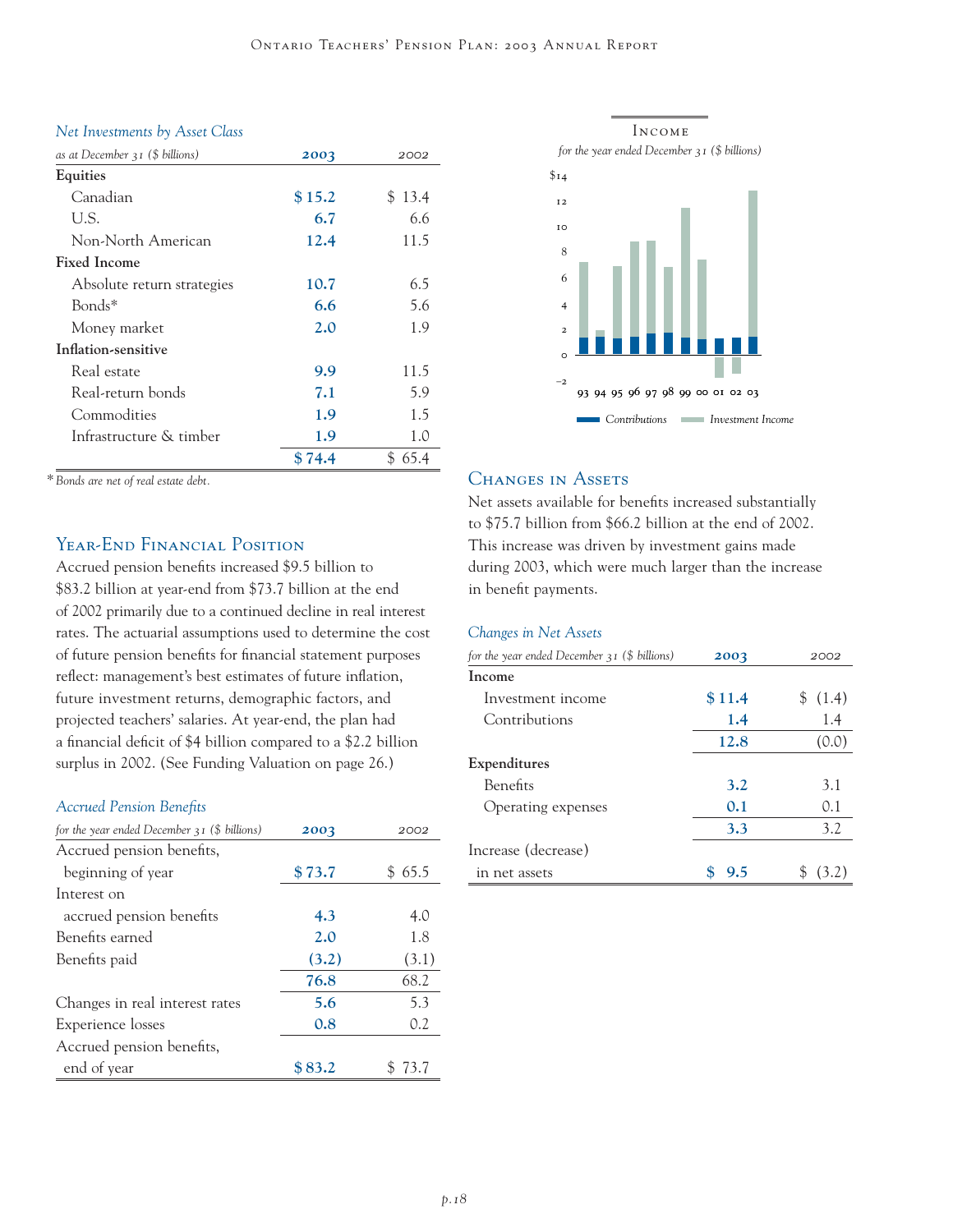#### BENEFIT PAYMENTS AND CONTRIBUTIONS

In 2003, plan benefits exceeded contributions by \$1.8 billion. Benefit payments made in 2003 totalled \$3.2 billion compared to \$3.1 billion in 2002. The increase reflected the addition of 5,500 retirement pensions plus 600 survivor pensions to the retirement payroll during the year, and a 1.6% cost of living increase effective January 1, 2003. Benefit payments have continued to grow over the last 10 years, due to the plan's demographics and higher benefit levels.

For example, pensions after age 65 were increased by approximately 10% through a change in the benefit formula, and the 85 factor which allows teachers to retire 2.5 years earlier – thereby receiving an unreduced pension approximately 8% longer.

The maximum contribution rate of 8.9% of teachers' salary has remained unchanged since 1990. The government and other employers match these contributions.



#### OPERATING COSTS

Operating costs are comprised of costs to manage the plan's assets and administer plan benefits for members. In 2003, the cost of service per member declined to \$129, from \$130 in 2002, partially as a result of improved efficiencies from greater use of technology and an increase in the number of members served. Total operating costs for member services remained unchanged at \$33.5 million.

Total investment management costs were \$162 million, compared to \$105 million in 2002, or expressed in relation to assets, 24 cents per \$100 of average net assets compared to 16 cents in 2002. Costs increased for three reasons:

- a substantial increase in actively managed assets
- higher incentive payments to both internal and external managers as a result of superior performance compared to benchmarks in all asset classes
- accrual of \$27 million in additional long-term incentive payments to be paid after 2003. This represents four cents of the 24 cents mentioned previously.

Consistent with the compensation program set by the board of directors, incentive payments were made to investment staff in 2003 for adding long-term value over benchmarks. To earn target incentives, investment staff must first earn investment returns equal to their benchmark on a four-year average basis. Incentives above target are then paid if the managers exceed these benchmarks. Incentive payments totalled 1.2% of the four-year average value added above benchmarks, compared to 1.4% in 2002.

#### Market Performance

The most significant development of 2003 was the substantial rebound in public equity markets, following three years of negative performance. The Toronto Stock Exchange closed up 27% on the year – the S&P 500 closed up 29% in U.S. dollars (5.3% in Canadian dollars). Although stock market increases are not unusual following market downturns, the average publicly traded stock in the United States had a price-to-earnings (P/E) ratio of 28 at year-end, compared to the historical norm for P/E ratios of 17 over the last 35 years. This indicates that the rebound may have been overdone. Valuations for some technology stocks are now equal to or greater than they were prior to the 2000–2002 downturn.

The fund invests in public equity markets, but also has significant exposure to other markets, such as inflation-sensitive and fixed income. These sectors also performed well in 2003. The Scotia Capital Real-Return Bond Index, one of the benchmarks we use to judge our inflation-sensitive investment performance, increased 13.3%, while the Custom Canada Bond Universe, a proxy for fixed income performance, increased 5.6%.

#### Our Investment Performance

We compare and report our results against composite market benchmarks. In doing so, we determine how much value our managers have added to the return of the plan compared to returns by passive investment in various bond and stock markets as specified in our asset mix.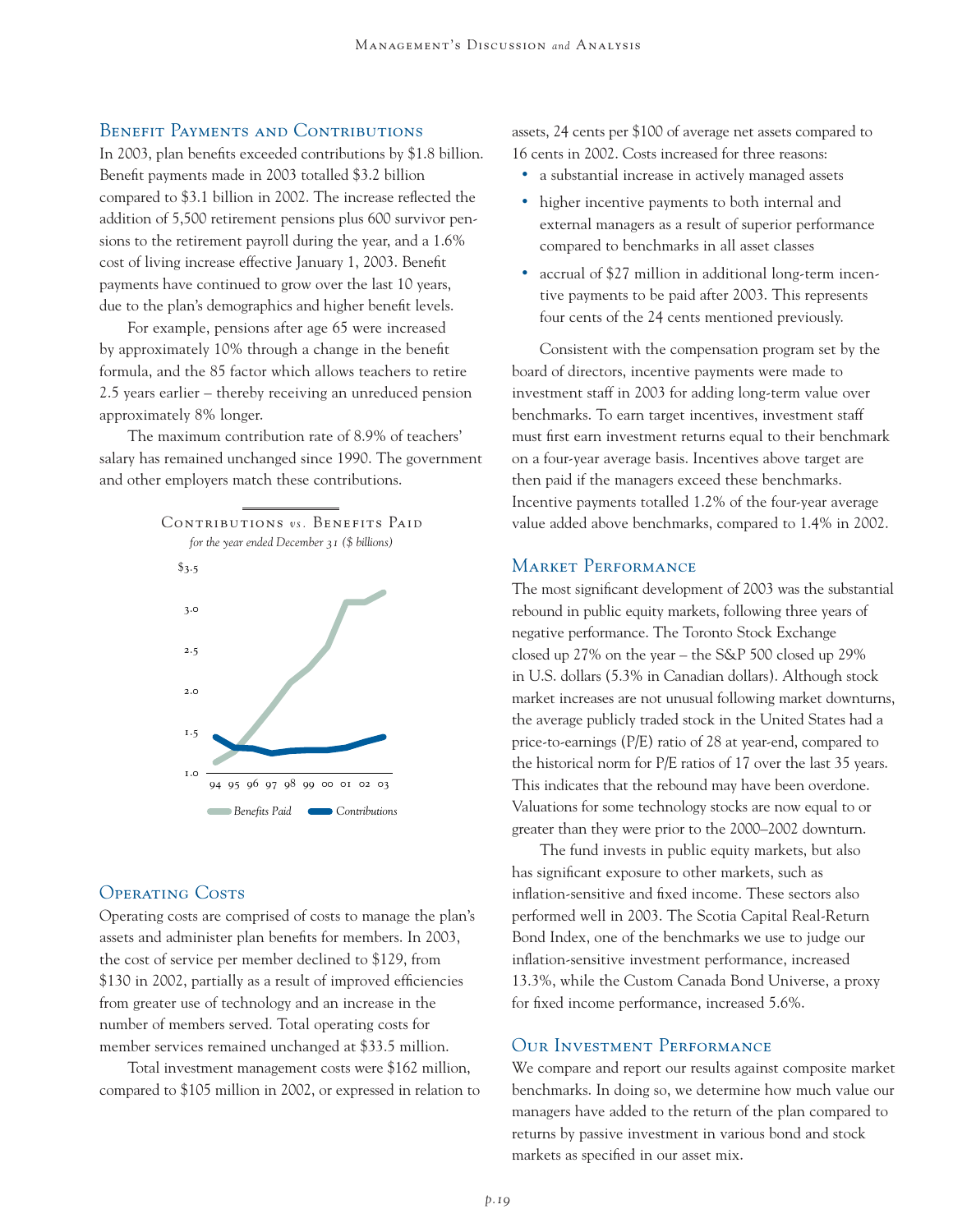#### *Rates of Return Compared to Benchmarks*

|                                             | Investment returns | <b>Benchmark</b> | Composite Benchmark                        |
|---------------------------------------------|--------------------|------------------|--------------------------------------------|
| Fixed income and Absolute return strategies | 18.8%              | 10.8%            | Scotia Capital Treasury Bills (91 days)    |
|                                             |                    |                  | Custom Canada Bond Universe                |
|                                             |                    |                  | Custom Net Ontario Debenture               |
| Canadian equity                             | 31.5               | 26.7             | S&P/TSX Composite                          |
| U.S. equity                                 | 6.3                | 5.3              | <b>S&amp;P 500</b>                         |
| Non-North American equity                   | 15.2               | 14.5             | Morgan Stanley EAFE, EM                    |
|                                             |                    |                  | Custom NONA National Index                 |
| Inflation-sensitive investments             | 9.8                | 6.6              | Scotia Capital Real-Return Bond            |
|                                             |                    |                  | Custom U.S. Treasury Inflation-            |
|                                             |                    |                  | <b>Protected Securities</b>                |
|                                             |                    |                  | Goldman Sachs Commodities                  |
|                                             |                    |                  | $CPI$ plus $4\%$                           |
| Total Fund                                  | 18.0%              | 13.5%            | Benchmark weighted by the policy asset mix |

#### *10-Year and Four-Year Results*

On a 10-year annualized basis, the fund generated a 10% rate of return compared to the benchmark's return of 8.5%.

On a four-year basis, our plan generated a 5.4% rate of return. Over the same time period, the composite benchmark's return was 1.9%; in other words, we generated \$9.4 billion in added value during this time period.

#### *One-Year Results*

On a one-year basis, the fund's rate of return was 18%. This was the fund's best ever one-year return compared to benchmark – and our third best overall performance in the fund's history. By outperforming the benchmark's 13.5% one-year rate of return, we generated \$2.7 billion in value added.



*We have made changes to our investment strategy enabling us to add value in each of the last four years.*

#### **EQUITIES**

At \$34.3 billion, equities remained the largest single portion of total assets in 2003, reflecting our belief that equities play a significant role in meeting the plan's long-term return objectives. However, at the end of 2003, equities represented 46% of the fund's investments, down 3% from a year earlier and 4% below our 2003 investment policy. The decision to underweight equities – compared to our 2003 investment policy – reflects our view of capital markets and the plan's risk-return requirements.

Equities provided the plan with a 19.9% rate of return in 2003, outperforming their benchmark by 2.3%, equating to \$740 million in value added by the managers.

On a four-year basis, equities generated a negative 0.7% rate of return, compared to negative 4% for the benchmark, adding \$5.2 billion in relative value over the four-year period. While on a 10-year basis, the managers delivered a 9.7% rate of return from equities, compared to 7.8% for the benchmark.

#### *Canadian Equities*

Canadian equities represented 20% of the fund's total investments and 44% of the fund's total equities, approximately the same percentages as in 2002. However, because of significant above-market growth, on a dollar basis the fund's Canadian equities were valued at \$15.2 billion at the end of 2003, compared to \$13.4 billion at the end of 2002.

Canadian equities delivered a 31.5% one-year rate of return to the fund in 2003, 4.8% higher than the benchmark, adding \$600 million in value over benchmarks.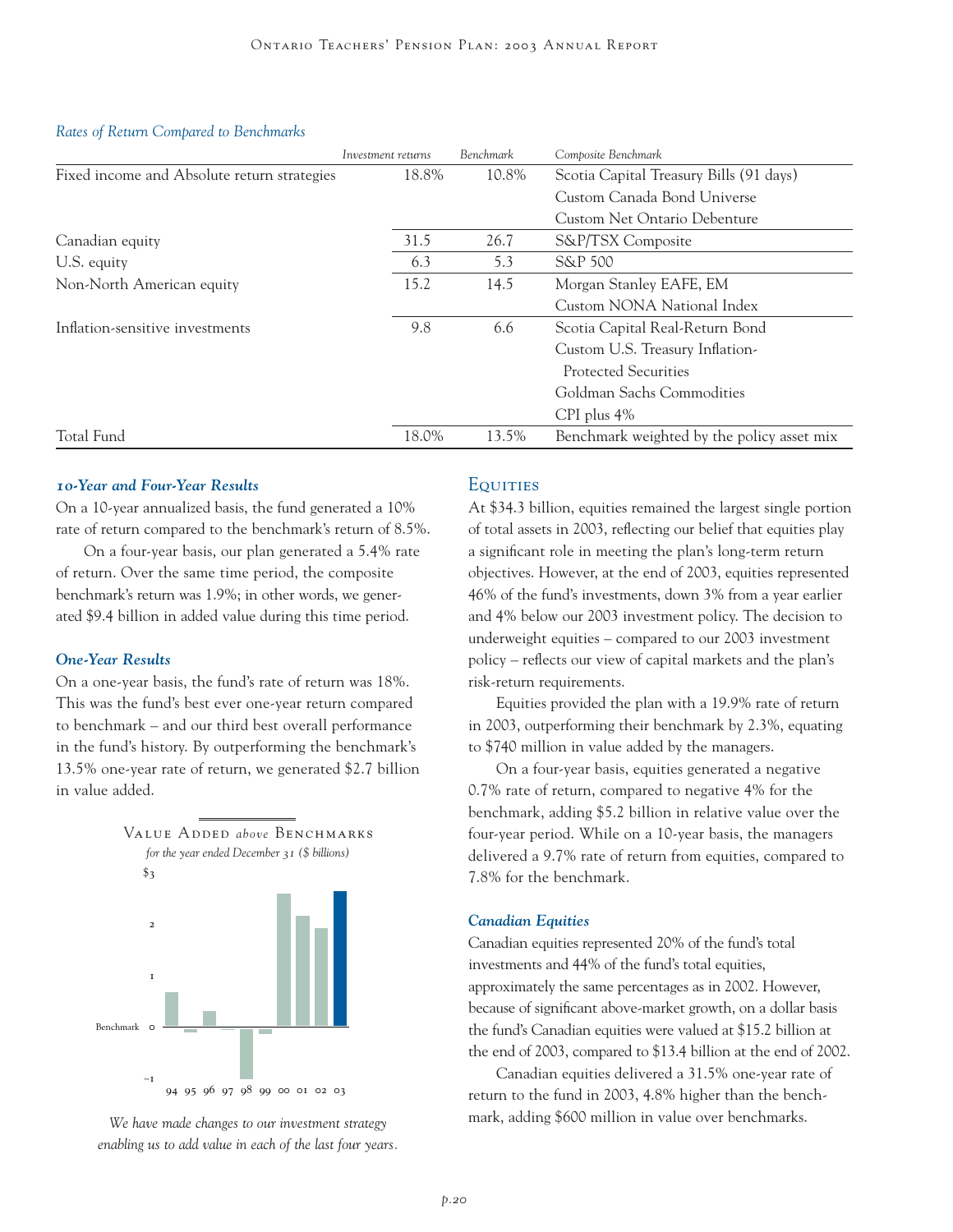



Reflecting the downturn in equity market performance in 2001 and 2002, Canadian equities produced a 6.5% rate of return on a four-year basis. This compares favourably to the benchmark's four-year return of 1%, and equates to \$3.2 billion in value added for the fund.

In 2003, 60% of Canadian equities were actively managed – through enhanced index and quantitative strategies, active selection and private equity – compared to 52% last year, reflecting our commitment to search for value beyond index holdings.

The Teachers' Merchant Bank with a 40.5% one-year rate of return in 2003 outperformed its benchmark by 12.9% to add \$390 million in value. At year-end, the merchant bank had \$4.2 billion in investments, 27% higher than a year earlier as a result of strong returns and the commitment of new funds. On a four-year basis, merchant banking investments delivered a 14.6% rate of return, compared to 1.2% for its benchmark.

Consistent with our strategy of searching for value beyond public equity markets, we continue to be willing to commit new funds to merchant banking activities and to working alone and with global partners in direct private equity, mezzanine debt transactions, and venture capital. Although it represents just 6% of the total fund, Teachers' Merchant Bank has become one of the leading sources of private capital in Canada.

Private equity investing generates substantial value and is a strong and viable alternative to public equity markets. Today, our portfolio includes interests in Samsonite, Worldspan, and Maple Leaf Sports & Entertainment Ltd., as well as a 20% ownership of some 80 other companies purchased from Deutsche Bank in a \$2.8 billion transaction in 2003. While 42% of our merchant banking activity is in Canada, we also have growing positions internationally.

#### *Foreign Equities*

*Non-North American*

*32%*

Combined, U.S. and Non-North American (NONA) equities accounted for 26% of the fund's total investments and 56% of the fund's total equities in 2003, approximately the same proportions as in 2002. The total value of these investments was \$19.1 billion, compared to \$18.2 billion in 2002.

NONA equities, which accounted for 36% of equity investments, produced a 15.2% one-year return in 2003, 0.7% higher than their benchmark representing \$60 million in value added. U.S. equities produced a 6.3% one-year rate of return, 1% higher than their benchmark for \$80 million in value added.

Reflecting the unprecedented three-year equity market downturn in the United States from 2000 to 2002 and the large drop in the value of the U.S. dollar, the fund's U.S. equities produced a negative 6.5% four-year rate of return, although this compares favourably to the benchmark's negative 7.9% return.

NONA equities produced a negative four-year return of 6.4%, but also outperformed its benchmark by 2.5%.

At the end of 2003, 21% of U.S. and 47% of NONA equities were actively managed, adding \$130 million in value in 2003 and \$2.1 billion over four years.

Geographic Distribution *of* Foreign Equities *as at December 31, 2003*

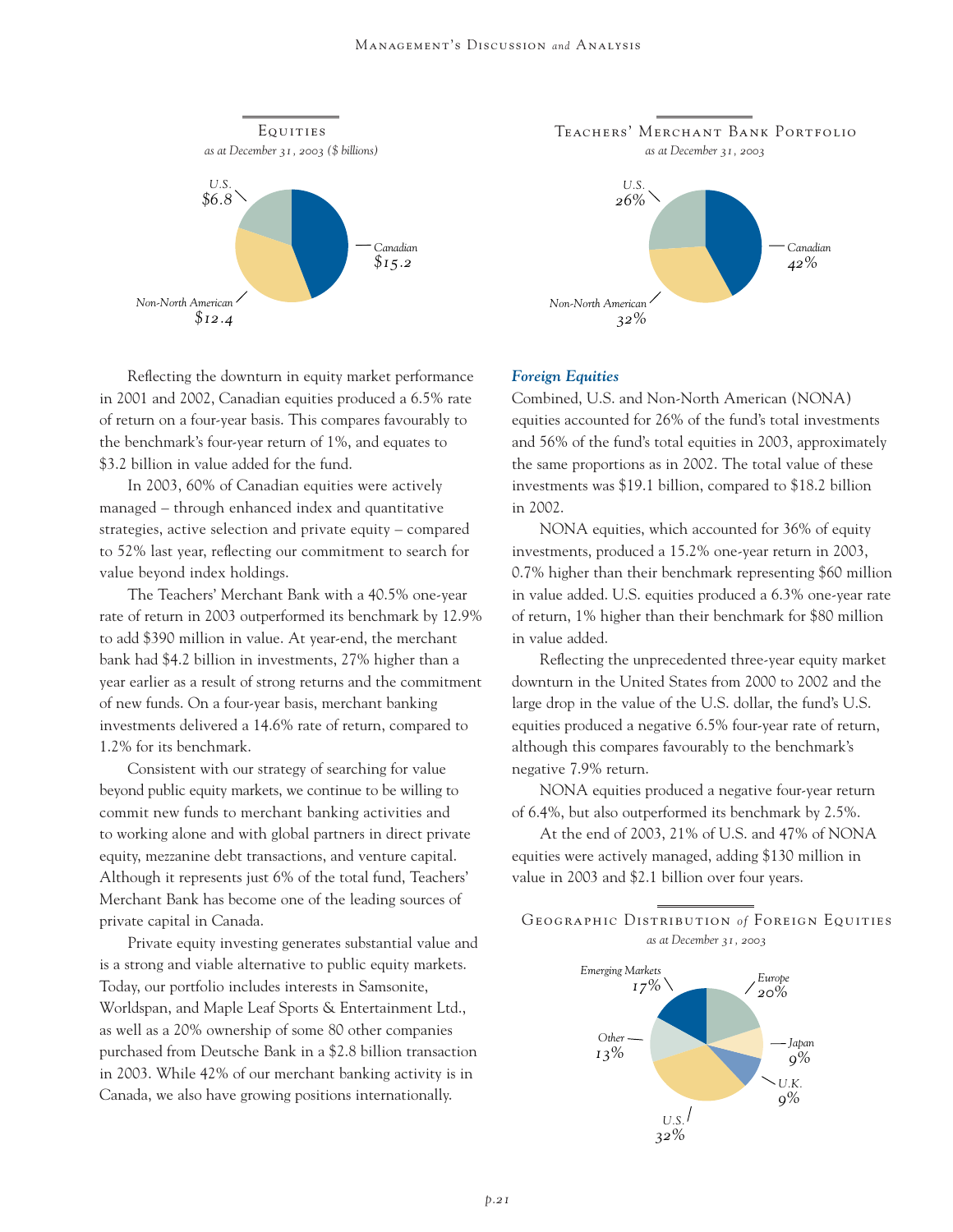

#### Inflation-Sensitive Investments

Investments that have a good correlation with changes in inflation ("inflation-sensitive") act as a hedge against a rise in the cost of future benefits. In recent years, investments in real estate, real-return bonds, commodities, infrastructure and timber have played an increasingly important role in meeting our performance objectives and decreasing risk.

At the end of 2003, 28% of the fund or \$20.8 billion was held in inflation-sensitive investments, compared to \$19.9 billion or 30% in 2002. These investments produced a 9.8% one-year rate of return, and an 11.8% four-year rate of return. In both periods, we outperformed the benchmark, generating \$600 million in value added in 2003 and \$1.5 billion over the four years.

#### *Real Estate*

The fund owned \$9.9 billion in real estate at year-end, representing 13% of the fund's total investments. Managed by our wholly owned subsidiary, The Cadillac Fairview Corporation Limited, real estate is the single largest component of our inflation-sensitive investments.

In 2003, we continued to sell properties and investments that did not fit our long-term return objectives and invest in those that do. Reflecting this strategy, we divested 18 properties for proceeds of \$1.4 billion. Reinvestments totalled \$70 million and included enhancements to the Toronto Eaton Centre and the Toronto Dominion Centre properties and Market Mall in Calgary. New investments of \$210 million included the purchase of lands at Simcoe Place and the remaining 50% of Yonge Corporate Centre in Toronto.

Teachers' also guaranteed a new \$600 million debt offering by wholly owned subsidiary Ontrea Inc., which refinanced existing debt. This provides capital for real estate at a lower cost and an attractive yield for the fund. This debt was AAA-rated by the major bond rating agencies, provides a yield of 5.6% and annual interest cost savings of approximately \$6 million.

As a result of our strategies, real estate, exclusive of real estate debt, produced an 11.2% one-year rate of return compared to 6% for the benchmark, equating to \$480 million in added value.

Over four years, the average return for real estate was 11.1%, compared to 6.4% for the benchmark representing cumulative value added of \$1.6 billion.

We aim to maintain a well-balanced portfolio of office and retail properties that provides dependable cash flows for the fund. In 2003, we leased approximately 1.4 million square feet of office space and 2.4 million square feet of retail shopping centre space and kept our occupancy rate at very acceptable levels – 95% for our Canadian retail properties, 92% for Canadian office properties and 89% for our U.S. properties.

In addition to direct ownership of properties, the fund also has \$250 million in other real estate investments, primarily international funds, compared to \$640 million at the end of 2002 as a result of the sale of our U.S. REIT units.

#### *Real-Return Bonds*

Real-return bonds pay a return that is indexed to inflation, measured by the CPI. At year-end, we owned \$7.1 billion in real-return bonds making it the second largest component of our inflation-sensitive investments. These investments provided a 10.5% one-year rate of return compared to 10.1% for the benchmark, and equating to \$20 million in added value.

On a four-year basis, real-return bonds delivered a 12.6% return, compared to 12.2% for the benchmark for \$80 million in added value.

The fund's real-return bond investments are comprised of Government of Canada real-return bonds, as well as Province of Quebec, Highway 407 and U.S. Treasury bonds and inflation-linked mortgages guaranteed by Canada Mortgage and Housing Corporation. Government of Canada real-return bonds are the closest the fund has to a risk-free asset. They are the best match for the plan's CPI-indexed benefits and their yield is the basis used to value the cost of the plan's future benefits.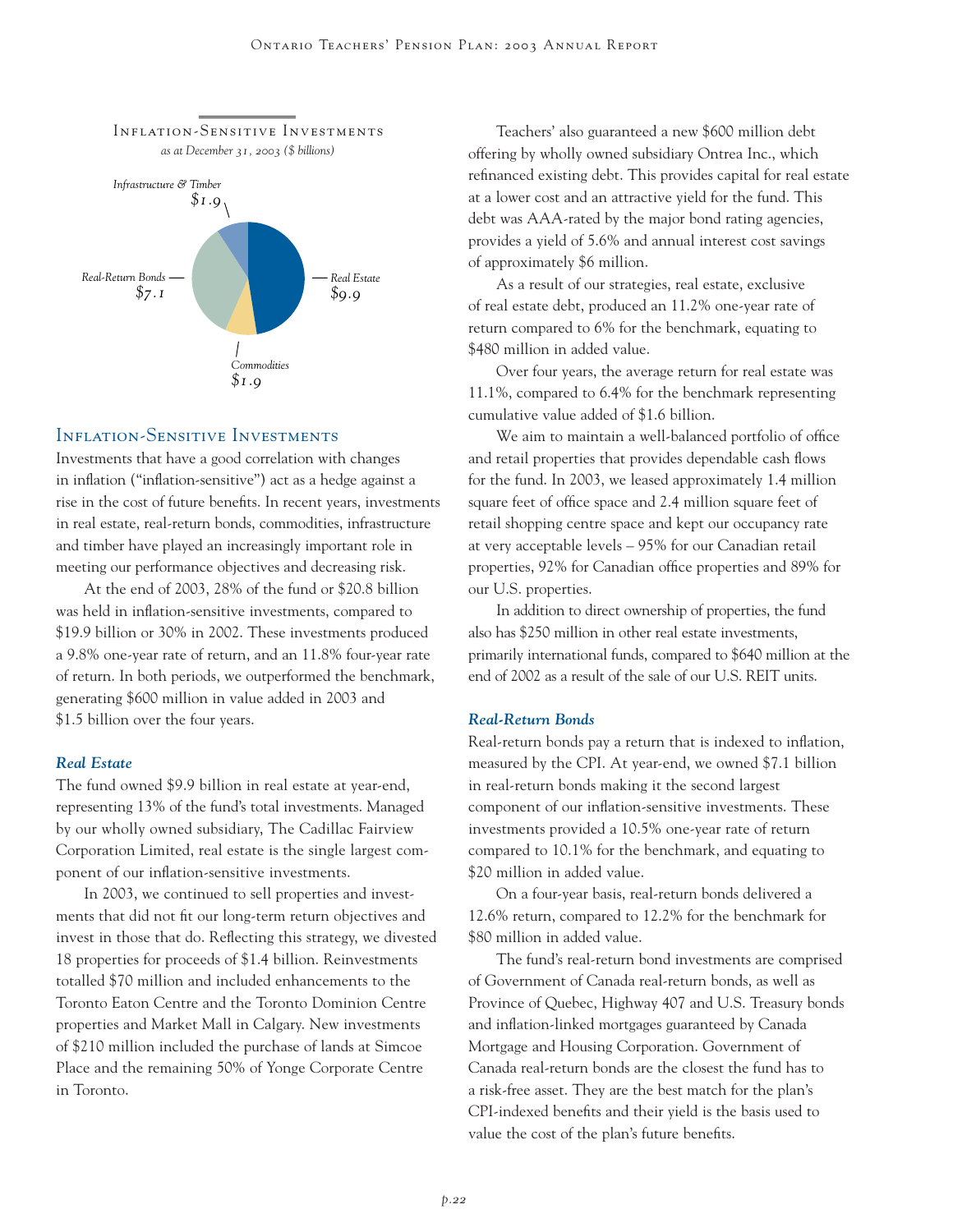



WHAT CHANGES HAVE YOU MADE at Cadillac Fairview since it became a wholly owned subsidiary of Teachers' ?

PETER: "Since joining the fund in 2000, Cadillac Fairview has made significant strides in repositioning its real estate holdings to match the cash flow and return objectives the Teachers' fund needs to deliver pensions to members.

"During this four-year period, we sold interests in 30 properties for proceeds of \$1.9 billion, acquired interests in 9 properties for \$1.7 billion and invested \$550 million to provide dependable cash flows for the fund and better accommodation to our 7,500 tenants.

"To ensure we are adding value through the practice of good corporate governance, we have a separate board of directors, which reports to Teachers'. These and other activities demonstrate our commitment to adding consistent, long-term value."

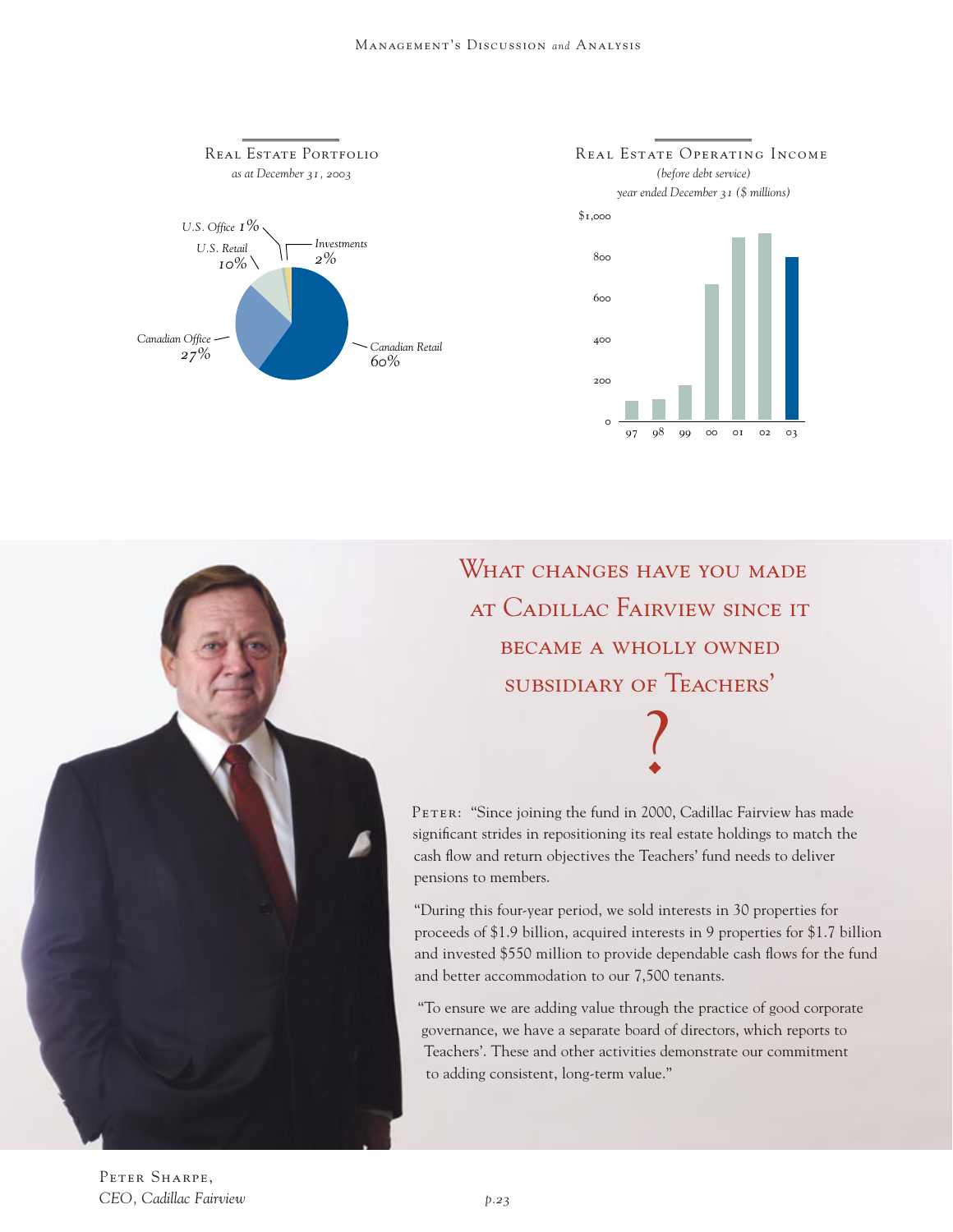#### *Commodities*

The fund owned \$1.9 billion in commodities at the end of 2003 compared to \$1.5 billion at the end of 2002. We invest passively in commodities through swaps linked to the Goldman Sachs Commodity Index. The fund's one-year return in commodities was negative 1.4%, driven lower by the decrease in the U.S. dollar. This follows a 30.4% one-year rate of return in 2002. On a four-year basis, commodities returned 9.2%.

## Fixed Income and Absolute Return Strategies

We use a number of different types of investments in this category: absolute return strategies including hedge funds and our currency policy hedge, as well as the traditional fixed income investments in bonds and money market (including real estate debt).

Investments in this category at year-end were \$19.3 billion or 26% of the fund's total investments. This compares to \$14 billion and 21% of investments at the end of 2002, in part reflecting our decision to overweight this category compared to the asset-mix policy.

These investments produced an 18.8% one-year rate of return, the strongest one-year return for this category. They also outperformed the benchmark of 10.8%, thereby adding \$1.3 billion in value.

On a four-year basis, the 13.2% return compared favourably to the benchmark's 9.7% return, meaning its managers added \$2 billion in value.

#### *Bonds and Money Market*

Canadian government securities and money market instruments provide the plan with the liquidity it needs to pay pensions each month.

Investment income from bonds and money market investing totalled \$1.4 billion in 2003, compared to \$1.5 billion in 2002.

With well-developed risk management and monitoring, the plan participates in the entire credit spectrum, taking positions in high- and low-grade corporate bonds. At yearend, we held \$360 million in Canadian and U.S. high-yield corporate securities, 2% less than in 2002.



Real estate debt (valued at \$3.7 billion at year-end compared to \$4.2 billion at the end of 2002) is subtracted from the fixed-income asset class. The use of the fund's guarantee on the refinancing of real estate debt has created additional value for the plan by reducing interest expense by \$12 million each year.

#### *Absolute Return Strategies*

As explained on page 17, we operate a number of "absolute return programs" across the fund designed to earn a target return on allocated active management risk. In 2003, we employed \$10.7 billion in absolute return strategies, compared to \$6.5 billion in 2002.

The objective of absolute return investment strategies is to generate positive returns, regardless of the movements in the markets of the asset classes where we invest. Many of these internal investments use no net capital (i.e., we use a balanced combination of long and short positions on stocks, industries or investment styles), but to the extent that they do, they are classified as fixed income.

Some absolute return strategies aim to capture tactical opportunities to extract extra returns from underweighting or overweighting various asset classes. In 2003, these tactics resulted in \$490 million of value added.

We also include investments in over 100 externally managed hedge funds valued at \$4.1 billion at the end of 2003 (compared to \$3.9 billion at the end of 2002). We manage these investments both directly and in a fund-of-funds structure designed to earn market-neutral value added consistently while diversifying risk across many managers and multiple strategies and styles. These hedge fund investments added \$340 million in value in 2003.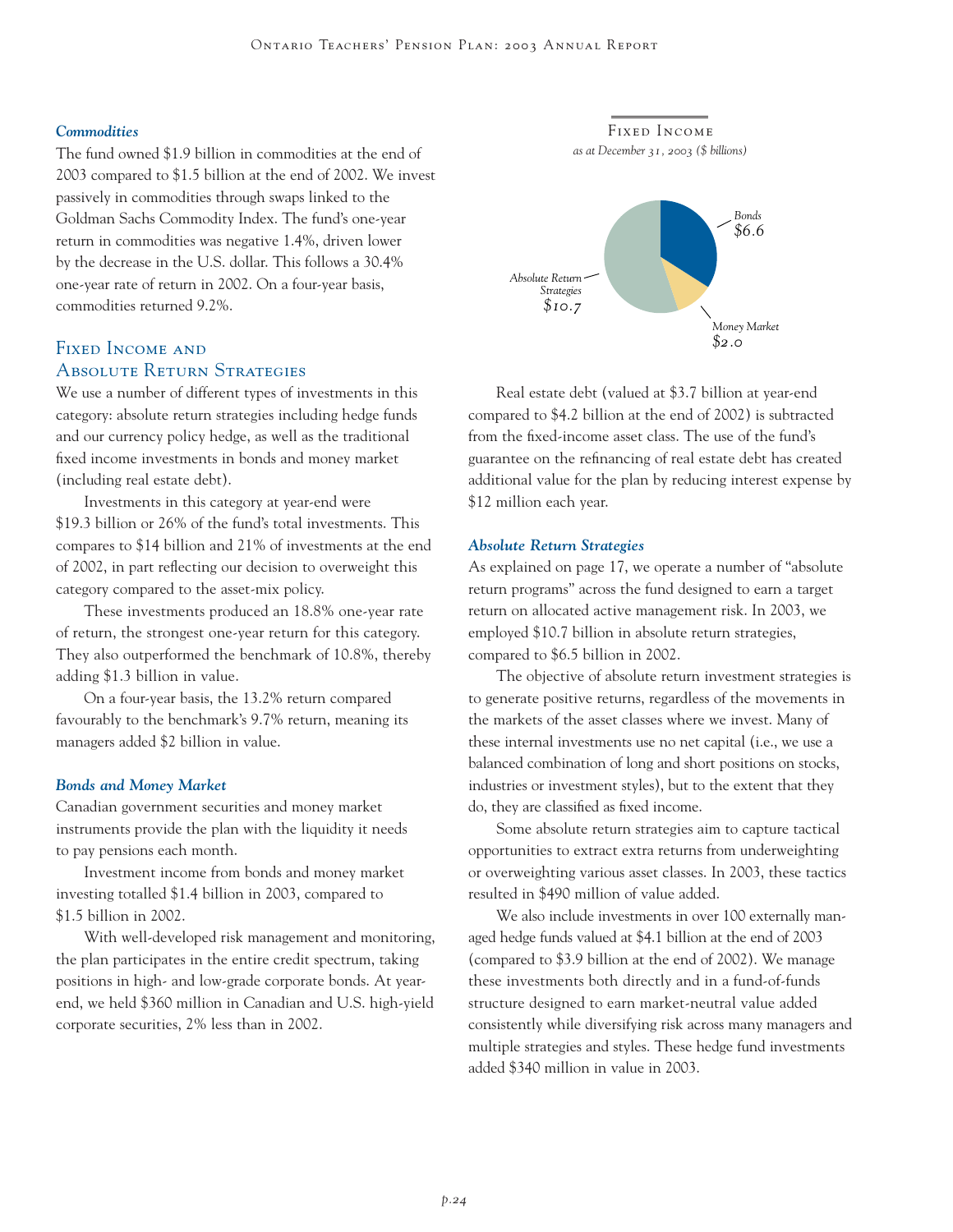#### Risks

Pension security means having enough assets to meet pension obligations. The plan's biggest risk is therefore funding risk: the possibility that assets will fall below pension liabilities for an extended period of time. Persistent funding deficiencies transfer risks from one generation of teachers and taxpayers to the next, and eventually require an increase in contributions.

Teachers' pensions are adjusted annually for inflation to maintain their purchasing power. The plan's ideal pension asset therefore has a high risk-free "real" investment return in excess of CPI inflation. For teachers starting today, contributions will finance pensions if they can be invested at a guaranteed return of at least CPI+5% from day of deposit until the last pension is paid more than half a century from now.

The only asset that guarantees inflation-protected return decades into the future is a Government of Canada 30-year Real Return Bond (RRB). At year-end, this bond

yielded CPI+2.8%, down from CPI+3.3% in 2002. This is far short of the CPI+5% needed to match the growth of future benefits at current contribution rates.

In theory, one could still ensure that assets and liabilities grow at the same pace and eliminate all funding risk by investing in risk-free RRBs (if enough were available), but every 1% of real return below long run requirements of CPI+5% would require pension contributions dollars to be 25% higher to make up the return difference for teachers starting today.

#### *Market Risk*

The most common alternative is to take funding risk in the form of "market risk" by investing in stocks and bonds in the same proportions as implied by representative market indices like the S&P 500 or the TSX. The annual return profile of such a strategy does not match the RRB

# Did you take additional risks to achieve a superior rate of return of 18% in 2003 ?

Bob: "No, we reduced risk through optimal diversification in 2003 and yet increased returns through value-added activity. In fact, we had one of our best years ever and yet our risk was about 2% lower, as a per cent of the total fund, than it was on average over the past four years.

"This reflects, in part, the fact that we use a disciplined risk management process. This process budgets how much risk should be taken – consistent with the plan's long-term investment requirements – and where it's optimal to take that risk.

"This risk management system adds value to traditional asset allocation. By using this process, we've done what conventional wisdom suggests isn't possible – but modern portfolio theory says: deliver higher returns with lower risks. We believe this risk management process sets Teachers' apart and gives us another way to evaluate our performance."

Bob Bertram, *Executive Vice-President, Investments*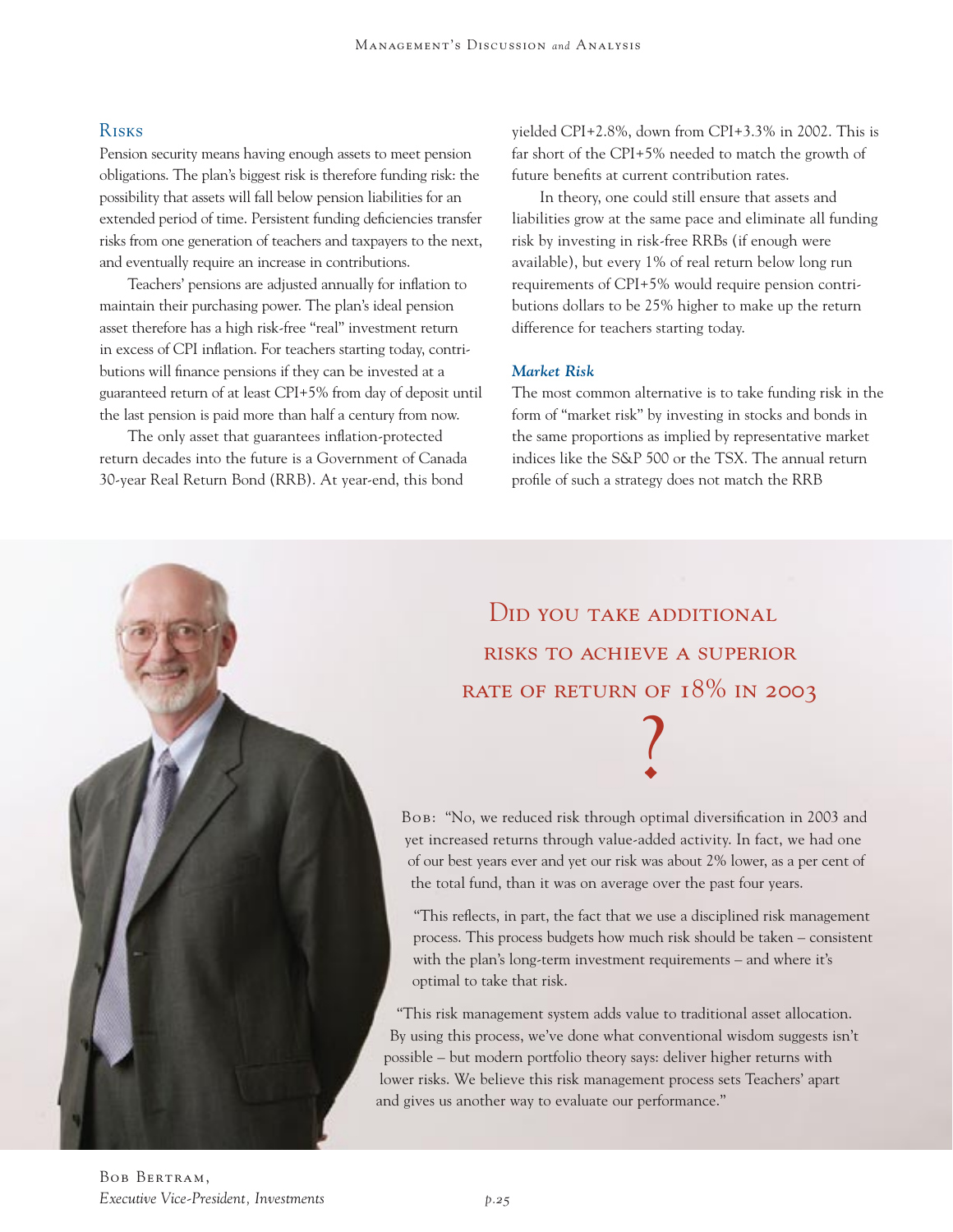characteristics of the liabilities, but if enough market risk is taken, the expected real return can match the plan's long-term needs. Unfortunately, these higher returns are not guaranteed, posing the very real possibility that markets may not live up to expectations and that returns may be below the growth of the liabilities for an extended period.

In 2003, taking market risk (investing passively in market indices) gave the plan asset returns of 13.5%, compared to liability growth of 14.6%, both considerably higher than CPI+5%. The above-average growth in the future pension obligations was caused by the same factor that explains a part of market returns: the 2003 decline in real interest rates.

#### *Active-Management Risk*

The second way to take funding risk is to use "activemanagement risk" to improve expected return. Extraordinary success from taking active risk in 2003 makes up the difference between the plan's 18% return and the 13.5% return from our investments in market indices. Incremental return from taking active risk relies on the ability of the fund's managers to select above-average assets and strategies compared to investing in market indices.

The risk is that these efforts are unsuccessful and will detract from the weighted average of market index returns which serves as our performance benchmark. One can expect negative results even from good managers approximately one in four years. The extremely positive results in 2003 were unusual and yielded over four times the return the plan expects to generate from taking active risk.

We devote considerable effort to allocation of funding risk to the various sub-categories of market risk and active risk, a process known as risk budgeting. The principle is simple: the plan has a limited capacity to absorb funding risk. Risk is a tool in our efforts to generate returns above the risk-free RRB rate (CPI+2.8%).

Using our asset-liability model, risk budgeting seeks to find the combination of active and market risk strategies that has the best chance of being successful, based on the history and prospects of stock and bond markets, and our assessment of the quality of our active programs.

Note 2 and the investment strategy section on our Web site give more details how we manage these and other risks such as foreign currency volatility, corporate bond default, and liquidity.



#### Funding Valuation

A key measure of the health of the plan is the funding valuation, since it determines whether the plan, as it exists today with current contributions and benefit levels, can fully cover the cost of future benefits for all existing plan members over the next 70 years. It is the measure the plan sponsors must use to determine if a change in contribution rate is necessary or if benefits can be improved. Unlike the financial valuation, the funding valuation includes the costs of future pensions that current teachers will receive as a liability and the contributions they will make in the future as an asset.

#### *Comparing Valuations*

| (\$ billions)        | Financial        | Funding         |
|----------------------|------------------|-----------------|
|                      | at Dec. 31, 2003 | at Jan. 1, 2004 |
| Net assets           | \$75.7           | \$75.7          |
| Smoothing adjustment | 3.5              | 3.5             |
| Future contributions |                  | 15.7            |
| Actuarial assets     | 79.2             | 94.9            |
| Future benefits      | 83.2             | 101.1           |
| Deficit              | (4.0)            | (6.2)           |

The plan had a funding shortfall of \$6.2 billion on January 1, 2004 compared to a surplus of \$1.5 billion as of January 1, 2003. This means that the cost of future benefits was higher than the plan's assets and is the first such shortfall since 1990.

The Ontario Teachers' Federation and the Ontario government, the plan's co-sponsors, are responsible for ensuring the plan is fully funded over the long term. If the shortfall persists, they will need a plan by the end of 2005 to bring contributions and benefits costs into balance.

The plan smoothes all investment returns except fixed income over five years. This is a common practice accepted by the actuarial profession and pension regulators to reduce the need for short-term contribution increases resulting from market volatility. Smoothing defers returns when they are above or below a long-term assumption of CPI+6%. There are \$4 billion in losses in the smoothing reserve to be recognized over the next two years.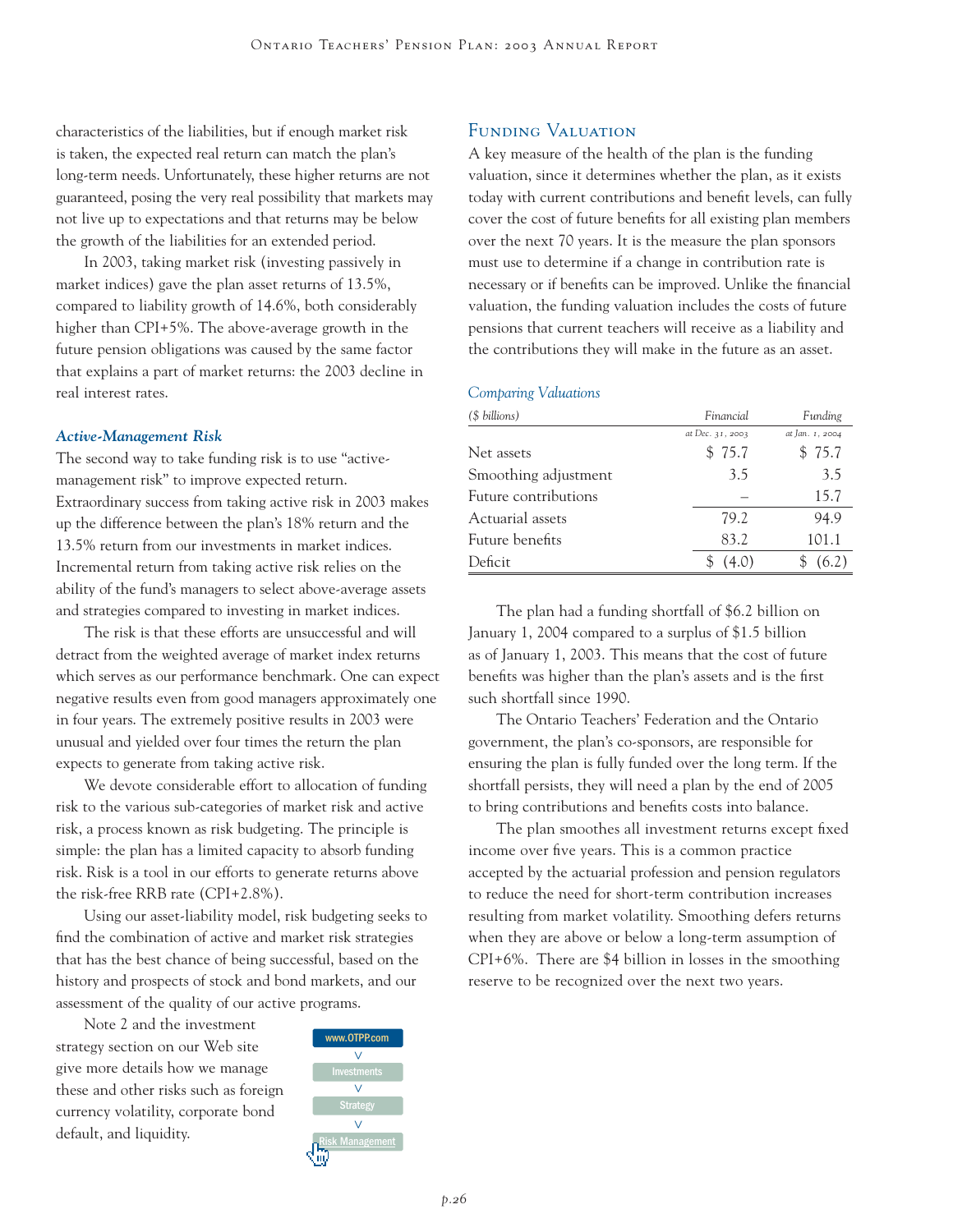#### *Valuation Assumptions*

The funding valuation uses a higher rate of return assumption than the valuation for financial reporting purposes. It is 0.5% higher because of an agreement between the co-sponsors for a pension funding policy.

#### *Valuation Assumptions (financial)*

| as at December 31 (percent) | 2003 | 2002 |
|-----------------------------|------|------|
| Rate of return              | 5.70 | 5.90 |
| Salary escalation           | 3.35 | 3.05 |
| Inflation rate              | 2.35 | 2.05 |

#### *Funding Valuation History*

| at January $I^{\perp}$ (\$ billions) | 04                   | O <sub>3</sub> | O2   | O <sub>I</sub> | OO    | 99    | 98    | 96    | 93   |
|--------------------------------------|----------------------|----------------|------|----------------|-------|-------|-------|-------|------|
| Net assets                           | 75.7<br><sup>S</sup> | 66.2           | 69.5 | 73.1           | 68.3  | 59.1  | 54.5  | 40.1  | 29.4 |
| Smoothing reserve                    | 3.5                  | 9.7            | 3.0  | (4.3)          | (7.3) | (5.1) | (6.0) | (1.8) |      |
| Value of assets                      | 79.2                 | 75.9           | 72.5 | 68.8           | 61.0  | 54.0  | 48.5  | 38.3  | 29.4 |
| Future contributions                 | 15.7                 | 14.7           | 13.7 | 14.4           | 13.4  | 12.0  | 12.6  | 14.5  | 14.3 |
| Funding commitments <sup>2</sup>     |                      |                |      |                |       | 3.7   | 8.5   | 8.4   | 8.4  |
| Actuarial assets                     | 94.9                 | 90.6           | 86.2 | 83.2           | 74.4  | 69.7  | 69.6  | 61.2  | 52.1 |
| Future accrued benefits              | 101.1                | 89.1           | 84.3 | 76.4           | 69.8  | 66.2  | 62.8  | 60.5  | 50.6 |
| Surplus (deficit)                    | $(6.2)$ *<br>\$      | 1.5            | 1.9  | 6.8            | 4.6   | 3.5   | 6.8   | 0.7   | 1.5  |

<sup>1</sup> *Valuation dates determined by co-sponsors*

<sup>2</sup> *Payments committed by the government toward the pre-1990 unfunded liability*

*\* Interim valuation*

## 10-Year Outlook

Our longer-term investment strategy is based on plausible working assumptions about the next decade. The following presents some of those assumptions.

We expect Canadian and U.S. Gross Domestic Product (GDP) real growth to average 3% per year over the next 10 years. As baby boomers start to retire, labour force growth will slow and skilled labour shortages may develop in many professions.

CPI inflation should average around 2% in North America over the next few years, but could accelerate thereafter if governments elect to use debt to finance the rising cost of health and other public services in support of an aging population.

The U.S. dollar has dropped in value against most major currencies over the last few years. The next shift will likely be appreciation of key emerging market currencies relative to those of Europe and North America. China and India now compete in many global markets with products of high quality, produced in great volume, and at low cost. If history is a guide, currencies will adjust to erode some of this export price advantage, which will increase Asian affordability of resource imports needed to sustain high economic growth.

At 2.8%, the risk-free real interest rate on Government of Canada bonds is lower than it has been over the last decade, but considerably higher than the 2% average bond return after inflation recorded for North America and Europe over the last 100 years. We expect real rates to stay at or marginally below the 3% trend rate of GDP growth.

Over the 20th century, stocks returned approximately CPI+6.5% in Canada and the United States. Careful analysis of the historical record suggests that future long-term compound equity returns may outperform bonds by 2.5%.

Equity returns may be considerably lower over the next ten years. In the 1990s, North American equities returned more than CPI+10%. Following the market crash and the 2003 rebound, U.S. equity markets in particular seem to us to be overpriced. Historically, that has meant mediocre returns in the subsequent decade, causing us to expect little difference between average stock and bond market returns.



*The number of pensioners has increased from 46,000 to 93,000 over the past decade.*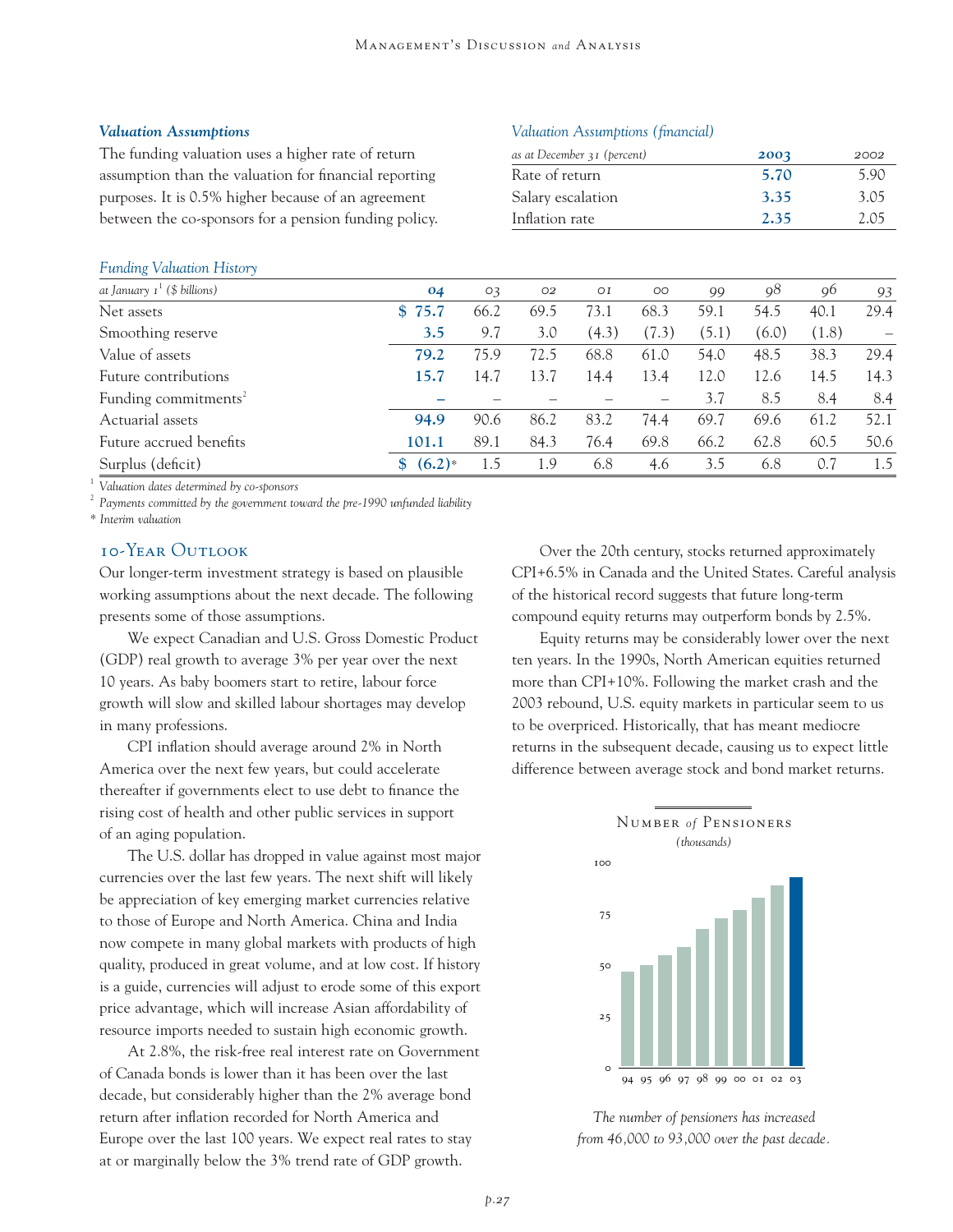# Investments *over* \$50 Million

*As at December 31, 2003*

## FIXED INCOME AND SHORT-TERM INVESTMENTS

| $($$ millions)                                  | Maturity  | Coupon $(\%)$  | Fair Value | Cost    |
|-------------------------------------------------|-----------|----------------|------------|---------|
| Government of Canada bonds                      | 2004-2033 | 3.00-12.00     | \$9,423    | \$9,318 |
| Canadian corporate bonds                        | 2005-2085 | $0.00 - 11.50$ | 3,512      | 3,462   |
| Canadian treasury bills                         | 2004-2004 | $0.00 - 2.71$  | 2,286      | 2,275   |
| Securities purchased under agreements to resell | 2004-2004 | $0.50 - 2.72$  | 1,740      | 1,743   |
| Commercial paper                                | 2004-2004 | $2.74 - 2.83$  | 770        | 768     |
| U.S. government agency bonds                    | 2033-2033 | $5.50 - 5.50$  | 393        | 389     |
| International corporate bonds                   | 2005-2011 | $3.21 - 10.00$ | 345        | 395     |
| Provincial bonds                                | 2005-2033 | $2.85 - 7.75$  | 345        | 332     |
| Discount and interest-bearing notes             | 2004-2004 | $0.95 - 2.82$  | 225        | 224     |
| United States treasury bonds                    | 2006-2031 | $0.00 - 9.88$  | 188        | 203     |
| Securities sold under agreements to repurchase  | 2004-2004 | $0.90 - 2.77$  | (2,211)    | (2,214) |

## Inflation-Sensitive Investments

| (\$ millions)                        | Maturity  | Coupon $(\%)$ | Fair Value | Cost    |
|--------------------------------------|-----------|---------------|------------|---------|
| Real-return Canada bonds             | 2005–2036 | $0.00 - 4.25$ | \$3,552    | \$2,868 |
| Inflation indexed notes              | 2026-2029 | $3.88 - 4.25$ | 2.055      | 1,712   |
| Real-return Canadian corporate bonds | 2016-2039 | $5.29 - 5.33$ | 1,027      | 595     |
| Real-return provincial bonds         | 2026-2026 | $4.50 - 4.50$ | 355        | 265     |
| Index-linked mortgages               | 2018-2040 | $4.63 - 5.55$ | 278        | 243     |

## PROVINCE OF ONTARIO DEBENTURES

| $($$ millions)                  |                 |            |         |
|---------------------------------|-----------------|------------|---------|
| Maturity Date                   | Coupon $(\%)$   | Fair Value | Cost    |
| 2004-2008                       | $10.15 - 15.38$ | \$7,207    | \$5,899 |
| 2009-2012                       | $10.11 - 11.40$ | 5,103      | 3,766   |
| Total debentures net of accrued |                 | 12,310     | 9,665   |
| Accrued interest                |                 | 298        | 298     |
| Total                           |                 | \$12,608   | \$9,963 |

## Convertible and Exchangeable Debentures

| (\$ millions)         |                          |           |            |
|-----------------------|--------------------------|-----------|------------|
| Security Name         |                          | Par Value | Fair Value |
| PDFB Investments Inc. | 3.25% due March 12, 2018 | \$89.1    | \$63.9     |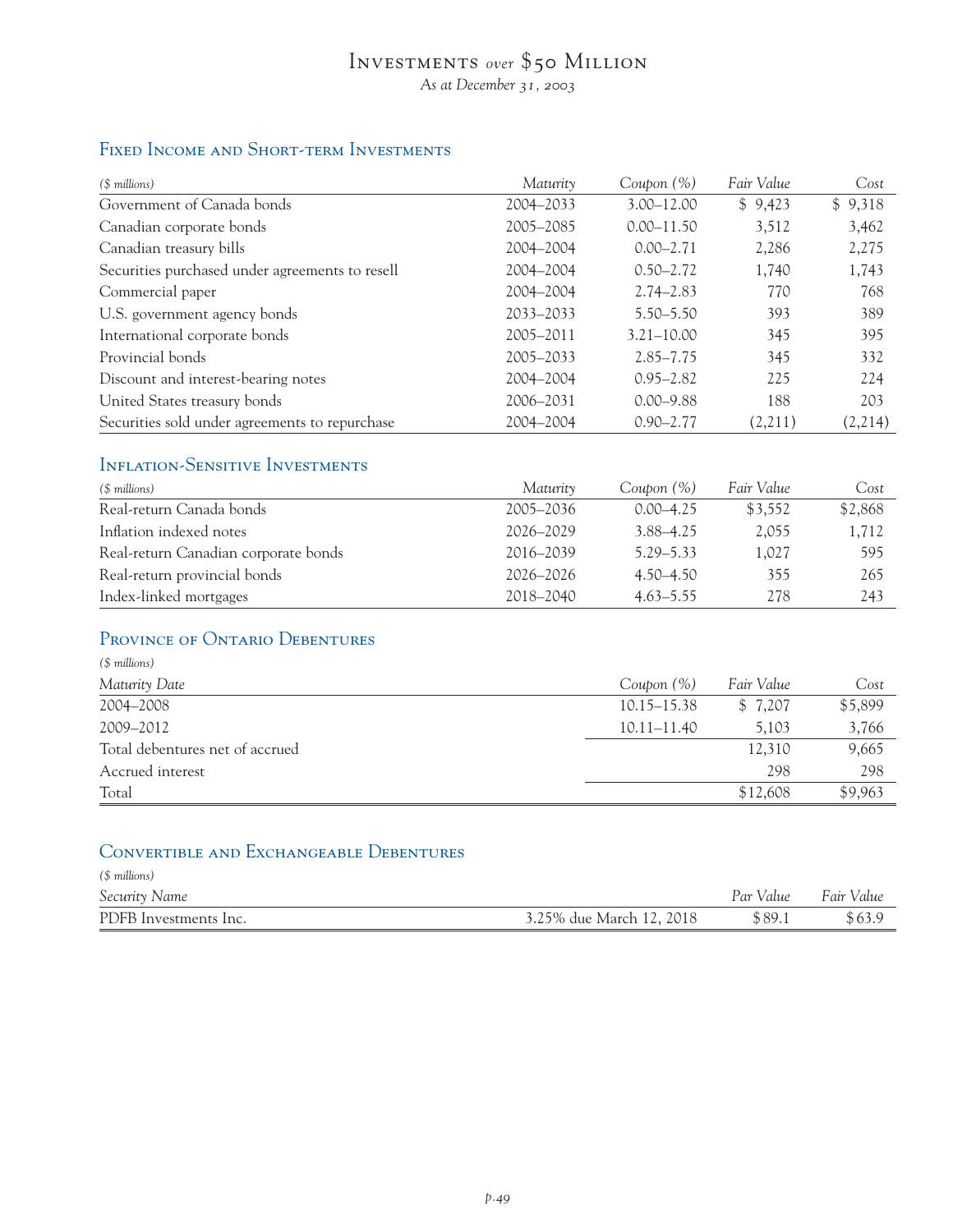# Investments *over* \$50 Million

*As at December 31, 2003*

## Corporate Shares/Units

| (millions)                               |       | Shares Fair Value  | (millions)                         |      | Shares Fair Value |
|------------------------------------------|-------|--------------------|------------------------------------|------|-------------------|
| <b>SECURITY NAME</b>                     |       |                    | <b>SECURITY NAME</b>               |      |                   |
| Nexen Inc.                               | 19.5  | \$918.5            | Talisman Energy Inc.               | 1.1  | \$77.5            |
| Fording Canadian Coal Trust              | 13.0  | 609.8              | Eni S.p.A.                         | 3.2  | 76.8              |
| Shoppers Drug Mart Corporation           | 17.5  | 525.5              | Samsung Electronics Co., Ltd.      | 0.2  | 76.4              |
| Maple Leaf Foods Inc.                    | 42.7  | 448.6              | Sherritt International Corporation | 10.8 | 76.3              |
| Capital International Emerging           |       |                    | <b>UBS AG</b>                      | 0.9  | 76.2              |
| Countries Fund                           | 9.6   | 444.5              | Nokia Oyj                          | 3.4  | 75.3              |
| YPG LP                                   | 35.3  | 409.9 <sup>1</sup> | Vodafone Group Plc                 | 23.2 | 74.9              |
| Macquarie Infrastructure Group           | 120.4 | 402.8              | Magna International Inc.           | 0.7  | 74.9              |
| WestJet Airlines Ltd.                    | 12.5  | 354.4              | National Bank of Canada            | 1.7  | 72.5              |
| BCE Inc.                                 | 10.4  | 305.0              | Verizon Communications Inc.        | 1.6  | 71.9              |
| Royal Bank of Canada                     | 4.8   | 296.4              | Royal Bank of Scotland Group plc   | 1.9  | 71.7              |
| <b>Bank of Nova Scotia</b>               | 4.3   | 284.9              | Great-West Lifeco Inc.             | 1.6  | 69.6              |
| Bank of Montreal                         | 5.0   | 269.7              | Akzo Nobel N.V.                    | 1.4  | 68.4              |
| Alcan Inc.                               | 3.8   | 232.5              | Power Corporation of Canada        | 1.4  | 67.7              |
| Toronto-Dominion Bank, The               | 5.0   | 216.4              | American International Group, Inc. | 0.8  | 64.6              |
| Transurban Group                         | 48.2  | 209.0              | Marks & Spencer Group plc          | 9.4  | 63.9              |
| Canadian Imperial Bank of Commerce       | 3.0   | 192.5              | Time Warner Inc.                   | 2.7  | 63.9              |
| Macdonald, Dettwiler and Associates Ltd. | 8.1   | 191.7              | Kimberly-Clark Corporation         | 3.0  | 63.8              |
| Sun Life Financial Inc.                  | 5.4   | 174.0              | Imperial Oil Ltd.                  | 1.1  | 61.3              |
| Sobeys Inc.                              | 5.1   | 168.8              | CP Railway Limited                 | 1.6  | 59.7              |
| Nortel Networks Corporation              | 30.7  | 168.4              | HSBC Holdings plc                  | 2.9  | 58.2              |
| Manulife Financial Corporation           | 4.0   | 166.7              | <b>Total SA</b>                    | 0.2  | 57.1              |
| EnCana Corp                              | 3.0   | 152.3              | Molson Inc.                        | 1.6  | 57.0              |
| <b>Barrick Gold Corporation</b>          | 5.1   | 150.1              | Enbridge Inc.                      | 1.1  | 56.6              |
| Canadian National Railway Company        | 1.6   | 128.8              | ING Groep N.V.                     | 1.9  | 55.7              |
| Suncor Energy, Inc.                      | 3.5   | 114.7              | Hewlett-Packard Company            | 1.9  | 55.4              |
| Nestlé SA                                | 0.4   | 113.2              | Power Financial Corporation        | 1.1  | 53.7              |
| Placer Dome Inc.                         | 4.9   | 112.6              | Portugal Telecom, SGPS, S.A.       | 4.1  | 53.5              |
| TransCanada Corporation                  | 4.0   | 111.9              | Kinross Gold Corporation           | 5.1  | $53.2^{\circ}$    |
| Petro-Canada                             | 1.7   | 109.8              | Telefonica S.A.                    | 2.5  | 53.0              |
| Southern Cross FLIERS Trust              | 1.0   | 109.2              | Telecom Corporation of             |      |                   |
| Macquarie Airports                       | 56.0  | 98.7               | New Zealand Limited                | 11.6 | 52.9              |
| Microsoft Corporation                    | 2.6   | 91.4               | ConocoPhillips                     | 0.6  | 52.6              |
| Canadian Natural Resources Ltd.          | 1.3   | 87.1               | Baker Hughes Incorporated          | 1.2  | 51.8              |
| Thomson Corporation, The                 | 1.7   | 80.1               | Abitibi-Consolidated Inc.          | 4.9  | 50.8              |
| Autoroutes du Sud de la France           | 1.8   | 79.6               | Hitachi, Ltd.                      | 6.5  | 50.7              |
| FleetBoston Financial Corporation        | 1.4   | 79.1               | Bayerische Motoren Werke AG        | 0.8  | 50.6              |
| CRH plc                                  | 3.0   | 79.0               | <b>Sprint Corporation</b>          | 3.6  | 50.4              |
| Telefonos de Mexico SA                   | 29.8  | 78.4               |                                    |      |                   |
| Citigroup Inc.                           | 1.2   | 78.1               |                                    |      |                   |

<sup>1</sup> *Exchangeable for Yellow Pages Income fund units.*

Inco Limited 1.4 78.1<sup>2</sup>

<sup>2</sup> *Includes warrants.*

Note: For assets over \$20 million, please see our Web site at **www.otpp.com.**

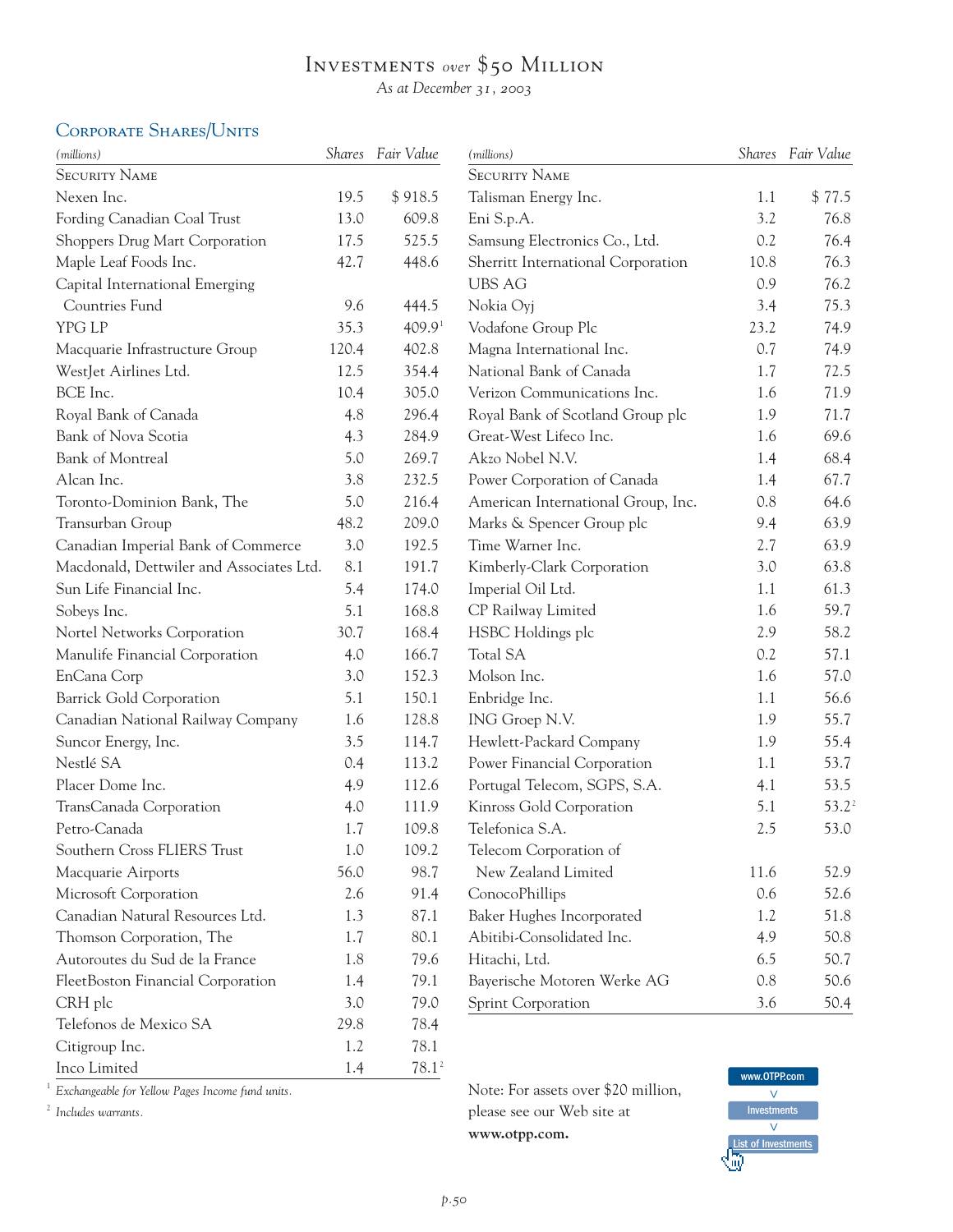## Investments *over* \$50 Million

*As at December 31, 2003*

### Real Estate Portfolio

|                                           | Total Square Footage | Effective % |
|-------------------------------------------|----------------------|-------------|
| Property                                  | (in thousands)       | Ownership   |
| <b>Canadian Regional Shopping Centres</b> |                      |             |
| Cataraqui Town Centre, Kingston           | 579                  | 50%         |
| Champlain Place, Dieppe                   | 815                  | 100%        |
| Chinook Centre, Calgary                   | 1,181                | 100%        |
| Cornwall Centre, Regina                   | 559                  | 100%        |
| Don Mills Shopping Centre, Toronto        | 418                  | 100%        |
| Erin Mills Town Centre, Mississauga       | 798                  | 50%         |
| Fairview Mall, Toronto                    | 879                  | 50%         |
| Fairview Park Mall, Kitchener             | 744                  | 100%        |
| Fairview Pointe Claire, Montreal          | 1,018                | 50%         |
| Georgian Mall, Barrie                     | 514                  | 100%        |
| Hillcrest Mall, Richmond Hill             | 586                  | 100%        |
| Le Carrefour Laval, Montreal              | 1,293                | 100%        |
| Les Galeries D'Anjou, Montreal            | 1,228                | 50%         |
| Les Promenades St. Bruno, Montreal        | 1,070                | 100%        |
| Lime Ridge Mall, Hamilton                 | 814                  | 100%        |
| Market Mall, Calgary                      | 724                  | 50%         |
| Markville Shopping Centre, Markham        | 991                  | 100%        |
| Masonville Place, London                  | 686                  | 100%        |
| McAllister Place, St. John                | 469                  | 100%        |
| Midtown Plaza/Village, Saskatoon          | 658                  | 100%        |
| Pacific Centre, Vancouver                 | 1,394                | 100%        |
| Polo Park Mall, Winnipeg                  | 1,197                | 100%        |
| Regent Mall, Fredericton                  | 483                  | 100%        |
| Richmond Centre, Richmond                 | 487                  | 100%        |
| Rideau Centre, Ottawa                     | 738                  | 31%         |
| Sherway Gardens, Toronto                  | 984                  | 100%        |

|                                           | Total Square Footage | Effective % |
|-------------------------------------------|----------------------|-------------|
| Property                                  | (in thousands)       | Ownership   |
| The Bay Centre, Victoria                  | 410                  | 100%        |
| The Promenade, Toronto                    | 680                  | 50%         |
| Toronto Eaton Centre, Toronto             | 1,626                | 100%        |
| Woodbine Centre, Toronto                  | 685                  | 60%         |
| <b>Canadian Office Properties</b>         |                      |             |
| 77 Bloor Street West, Toronto             | 383                  | 100%        |
| Encor Place, Calgary                      | 362                  | 100%        |
| Granville Square, Vancouver               | 410                  | 100%        |
| Pacific Centre Office Complex, Vancouver  | 1,552                | 100%        |
| Pricewaterhouse Coopers Place, Vancouver  | 241                  | 100%        |
| Shell Centre, Calgary                     | 683                  | 50%         |
| Simcoe Place, Toronto                     | 823                  | 25%         |
| <b>Toronto Dominion Centre</b>            |                      |             |
| Office Complex, Toronto                   | 4,423                | 100%        |
| Toronto Eaton Centre Office               |                      |             |
| Complex, Toronto                          | 1,894                | 100%        |
| Waterfront Centre, Vancouver              | 410                  | 100%        |
| Yonge Corporate Centre, Toronto           | 672                  | 100%        |
| <b>U.S. Regional Shopping Centres</b>     |                      |             |
| Kitsap Mall, Silverdale, Washington       | 715                  | 49%         |
| Lakewood Mall, Lakewood, California       | 1,975                | 49%         |
| Los Cerritos Center, Cerritos, California | 1,291                | 49%         |
| Redmond Town Center,                      |                      |             |
| Redmond, Washington                       | 1,249                | 49%         |
| Stonewood Center, Downey, California      | 939                  | 49%         |
| Washington Square, Tigard, Oregon         | 1,239                | 49%         |

#### Private Companies and Partnerships

Absolute Return Fund, Limited Active Value Capital L.P. Active Value Pledge Fund L.P. Altalink L.P. Ames True Temper ARC Canadian Energy Venture Fund 2 Arrowstreet Global Opportunities Offshore Fund, Ltd. Ashmore Local Currency Debt Portfolio Baillie Gifford Emerging Market Fund BC European Capital VI BC European Capital VII BDC Offshore Fund II Ltd. Cantrel & Cochrane DLJ Merchant Banking Partners II, L.P. Express Pipeline Limited Partnership

Express Pipeline Ltd Friedrich Grohe AG GMO Mean Reversion Fund (Offshore) L.P. Hancock Natural Resource Group Inc. Hancock Timber Resource Group Heartland Industrial Partners, L.P. III Fund Ltd. International Finance Participation Trust Luscar Energy Partnership Macquarie Airport Group Limited Maple Leaf Sports & Entertainment Ltd. Maple Partners Financial Group Inc. MidOcean Partnership Morgan Stanley Real Estate Fund III International L.P.

Osprey Media Holdings Inc Palmetto Fund Ltd Providence Equity Partners Fund IV, L.P. Relational Investors LLC RIII Funding Ltd. Samsonite Corporation Sanitec Group Schroder Asian Properties L.P. Southern Cross Airports Corporation Holdings Limited Tellediffusion France SA The Third Hermes UK Focus Fund Trimac Corporation Western Sydney Orbital Funding Trust Worldspan L.P.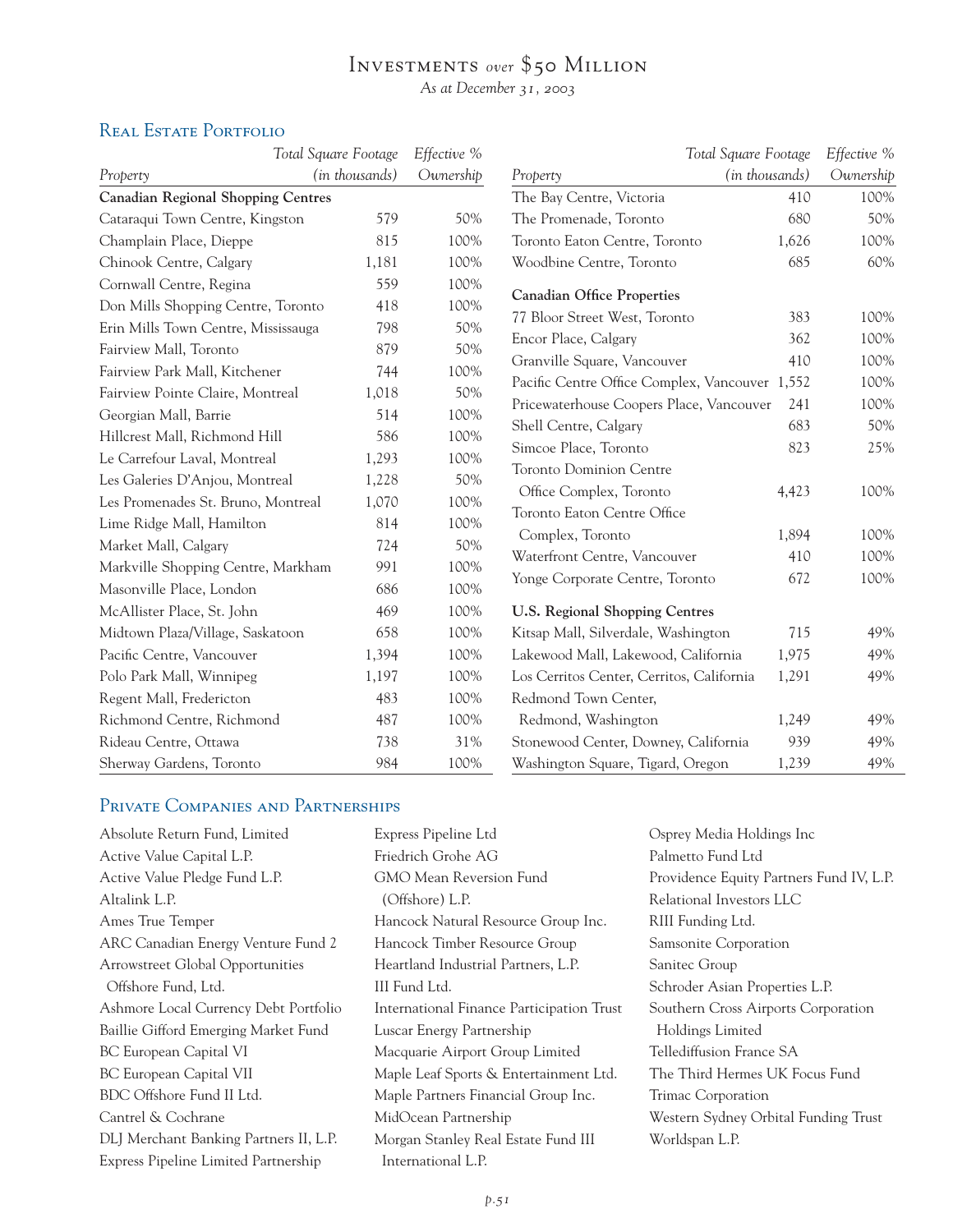# Eleven-Year Review

| (\$ billions)                 | 2003                                    | 2002                     | 200 I  | 2000                     | 1999                     | 1998              | 1997                     | 1996                     | 1995                     | 1994                           | 1993   |
|-------------------------------|-----------------------------------------|--------------------------|--------|--------------------------|--------------------------|-------------------|--------------------------|--------------------------|--------------------------|--------------------------------|--------|
| <b>CHANGE IN NET ASSETS</b>   |                                         |                          |        |                          |                          |                   |                          |                          |                          | for the year ended December 31 |        |
| Income                        |                                         |                          |        |                          |                          |                   |                          |                          |                          |                                |        |
| Investment income             | \$11.42                                 | (1.41)                   | (1.74) | 6.21                     | 10.12                    | 5.14              | 7.25                     | 7.44                     | 5.66                     | 0.53                           | 5.91   |
| Contributions                 |                                         |                          |        |                          |                          |                   |                          |                          |                          |                                |        |
| Members/transfers             | 0.71                                    | 0.68                     | 0.64   | 0.62                     | 0.63                     | 0.61              | 0.59                     | 0.62                     | 0.64                     | 0.73                           | 0.69   |
| Province of Ontario           | 0.72                                    | 0.70                     | 0.68   | 0.66                     | 0.66                     | 0.65              | 0.65                     | 0.67                     | 0.67                     | 0.70                           | 0.71   |
| - special payments            | $\qquad \qquad \longleftarrow$          | $\overline{\phantom{0}}$ |        | $\qquad \qquad -$        | 0.13                     | 0.49              | 0.46                     | 0.15                     | $\qquad \qquad -$        | $\qquad \qquad -$              |        |
| <b>Total Income</b>           | 12.85                                   | (0.03)                   | (0.42) | 7.49                     | 11.54                    | 6.89              | 8.95                     | 8.88                     | 6.97                     | 1.96                           | 7.31   |
| Expenditures                  |                                         |                          |        |                          |                          |                   |                          |                          |                          |                                |        |
| Benefits paid                 | 3.20                                    | 3.08                     | 3.08   | 2.54                     | 2.28                     | 2.10              | 1.80                     | 1.52                     | 1.26                     | 1.13                           | 1.00   |
| Investment expenses           | 0.16                                    | 0.10                     | 0.12   | 0.10                     | 0.09                     | 0.07              | 0.06                     | 0.04                     | 0.03                     | 0.03                           | 0.02   |
| Client service expenses       | 0.03                                    | 0.03                     | 0.04   | 0.03                     | 0.03                     | 0.03              | 0.03                     | 0.03                     | 0.03                     | 0.03                           | 0.02   |
| Distribution of gain          | ÷                                       | $\overline{\phantom{0}}$ |        | $\qquad \qquad -$        | $\overline{\phantom{0}}$ | $\qquad \qquad -$ | $\overline{\phantom{m}}$ | $\overline{\phantom{0}}$ | $\overline{\phantom{0}}$ | $\overline{\phantom{0}}$       | 0.33   |
| <b>Total Expenditures</b>     | 3.39                                    | 3.21                     | 3.24   | 2.67                     | 2.40                     | 2.20              | 1.89                     | 1.59                     | 1.32                     | 1.19                           | 1.37   |
| Increase (Decrease)           |                                         |                          |        |                          |                          |                   |                          |                          |                          |                                |        |
| in Net Assets                 | \$<br>9.46                              | (3.24)                   | (3.66) | 4.82                     | 9.14                     | 4.69              | 7.06                     | 7.29                     | 5.65                     | 0.77                           | 5.94   |
|                               |                                         |                          |        |                          |                          |                   |                          |                          |                          |                                |        |
| <b>NET ASSETS</b>             |                                         |                          |        |                          |                          |                   |                          |                          |                          | as at December 31              |        |
| Investments                   |                                         |                          |        |                          |                          |                   |                          |                          |                          |                                |        |
| Fixed income                  | \$19.38                                 | 13.96                    | 7.09   | 13.32                    | 17.30                    | 11.48             | 10.28                    | 10.62                    | 12.51                    | 11.41                          | 17.57  |
| Equities - Canadian           | 15.19                                   | 13.43                    | 17.06  | 17.74                    | 19.89                    | 17.61             | 19.43                    | 17.37                    | 12.22                    | 9.94                           | 7.51   |
| Equities - Foreign            | 19.13                                   | 18.19                    | 24.28  | 23.14                    | 21.76                    | 24.02             | 19.96                    | 16.01                    | 12.29                    | 10.71                          | 7.04   |
| Inflation-sensitive           |                                         |                          |        |                          |                          |                   |                          |                          |                          |                                |        |
| - Commodities                 | 1.89                                    | 1.48                     | 1.09   | 2.10                     | 1.09                     | 0.40              | 0.13                     |                          |                          |                                |        |
| - Real estate                 | 9.87                                    | 11.49                    | 11.59  | 6.20                     | 2.82                     | 1.58              | 1.56                     | 1.27                     | 0.93                     | 0.69                           | 0.61   |
| $-$ Infrastructure            | 1.90                                    | 0.97                     | 0.03   | $\overline{\phantom{0}}$ |                          |                   |                          |                          |                          |                                |        |
| - Real rate products          | 7.07                                    | 5.92                     | 6.98   | 9.55                     | 4.24                     | 3.02              | 1.60                     | 1.07                     | 1.06                     | 0.65                           | 0.55   |
| Net Investments               | 74.43                                   | 65.44                    | 68.12  | 72.05                    | 67.10                    | 58.11             | 52.96                    | 46.34                    | 39.01                    | 33.40                          | 33.28  |
| Receivable from               |                                         |                          |        |                          |                          |                   |                          |                          |                          |                                |        |
| Province of Ontario           | 1.36                                    | 1.32                     | 1.28   | 1.25                     | 1.25                     | 1.23              | 1.26                     | 1.29                     | 1.31                     | 1.34                           | 1.36   |
| Other assets                  | 11.30                                   | 23.45                    | 24.26  | 13.15                    | 7.04                     | 5.39              | 8.54                     | 3.29                     | 1.59                     | 0.62                           | 0.04   |
| Total assets                  | 87.09                                   | 90.21                    | 93.66  | 86.45                    | 75.39                    | 64.73             | 62.76                    | 50.92                    | 41.91                    | 35.36                          | 34.68  |
| Liabilities                   | $(11.41)$ $(24.00)$ $(24.20)$ $(13.33)$ |                          |        |                          | (7.08)                   | (5.56)            | (8.27)                   | (3.48)                   | (1.76)                   | (0.88)                         | (0.96) |
| Net Assets                    | 75.68                                   | 66.21                    | 69.46  | 73.12                    | 68.31                    | 59.17             | 54.49                    | 47.44                    | 40.15                    | 34.48                          | 33.72  |
| Smoothing reserve             | 3.48                                    | 9.65                     | 2.97   | (4.34)                   | (8.32)                   | (4.79)            | (5.58)                   | (4.42)                   | (1.91)                   | (0.25)                         | (2.95) |
| Actuarial value of net assets | 79.16                                   | 75.86                    | 72.43  | 68.78                    | 59.99                    | 54.38             | 48.91                    | 43.02                    | 38.24                    | 34.23                          | 30.77  |
| Accrued pension benefits      | 83.12                                   | 73.67                    | 65.43  | 58.56                    | 52.11                    | 48.64             | 44.46                    | 41.83                    | 38.74                    | 36.85                          | 34.00  |
| (Deficit) Surplus             | \$ (3.96)                               | 2.19                     | 7.00   | 10.22                    | 7.88                     | 5.74              | 4.45                     | 1.19                     | (0.50)                   | (2.62)                         | (3.23) |
| PERFORMANCE (percent)         |                                         |                          |        |                          |                          |                   |                          |                          |                          | for the year ended December 31 |        |
| Rate of return                | 18.0                                    | (2.0)                    | (2.3)  | 9.3                      | 17.4                     | 9.9               | 15.6                     | 19.0                     | 16.9                     | 1.7                            | 21.7   |
| Benchmark                     | 13.5                                    | (4.8)                    | (5.3)  | 5.3                      | 17.6                     | 11.9              | 15.6                     | 18.1                     | 17.2                     | (0.3)                          | 20.5   |
| Long-term goal                | 7.0                                     | 8.9                      | 5.2    | 7.7                      | 7.1                      | 5.5               | 5.2                      | 6.7                      | 6.2                      | 4.7                            | 6.2    |